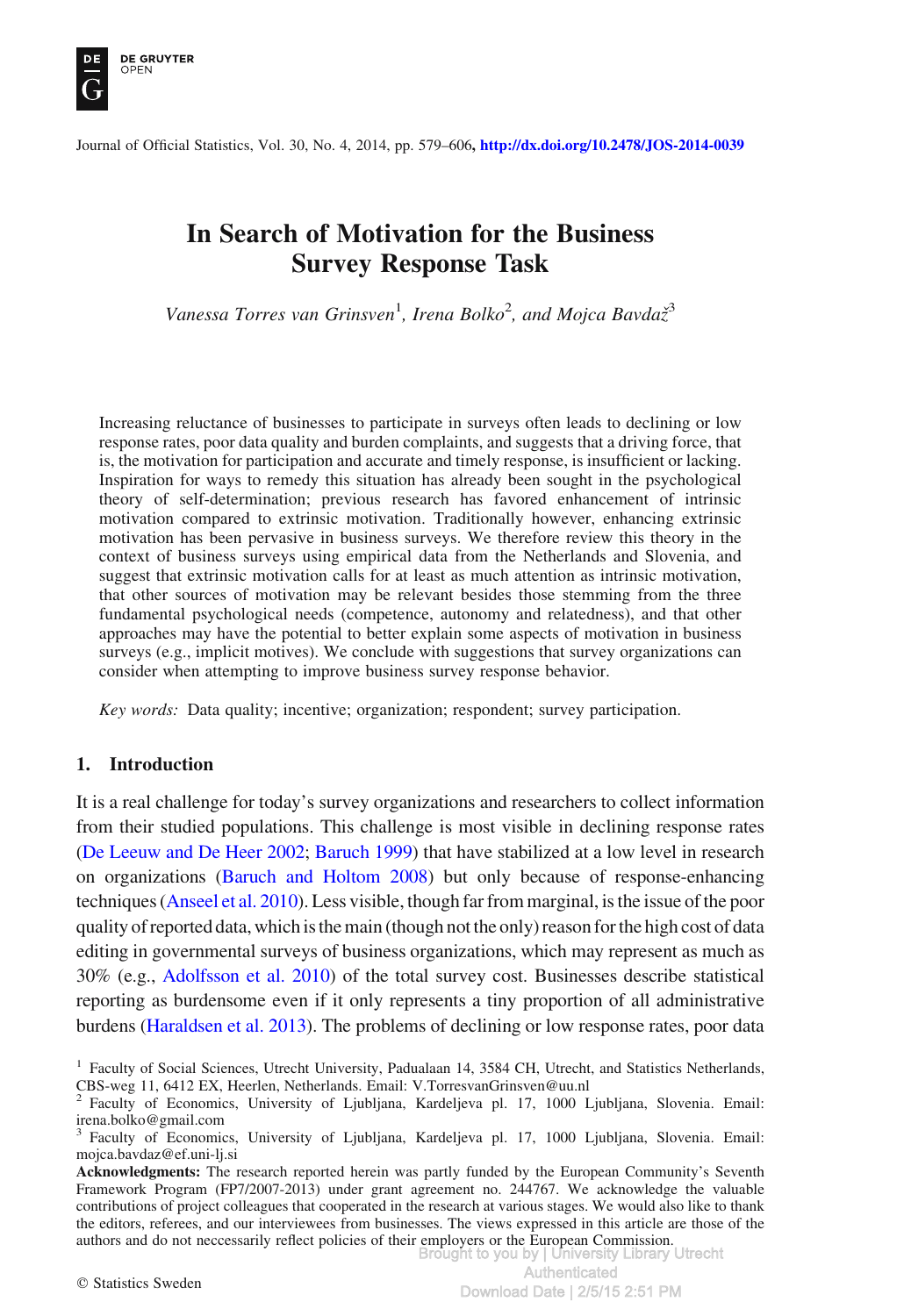quality and burden complaints suggest that a driving force, namely the motivation for the business survey task, is insufficient or lacking.

Most commonly the term *motivation* is used to describe "why a person in a given situation selects one response over another or makes a given response with great energization or frequency" (Bargh et al. 2010, 268). Behavioral outcomes reflect, among other factors, the level of motivation to participate in a task and perform it well. The role of motivation has been acknowledged and indirectly tested in academic and commercial business surveys, for example, through research on incentives or survey design (for an overview of research on response enhancing techniques see, for example, Cycyota and Harrison 2006, orJobber et al. 2004). More recently, a paradigm shift from a burden-centered to a motivation-centered approach seems to be occurring in governmental business surveys as increasing attention is given to improving the overall survey experience, especially through better communication and relationships with businesses and efforts to understand the business response environment (for a recent overview, see Snijkers et al. 2013). In the context of response burden, survey motivation is often associated with a respondent's perception of the usefulness of the statistics to the business and/or society; it has been considered an important factor for perception of response burden and through that for data quality and response rates (Dale and Haraldsen 2007). Very few studies, however, have established an empirical link between motivation, perceived burden and response behavior (e.g., Kennedy and Phipps 1995; Hedlin et al. 2005; Hedlin et al. 2008; Giesen 2012). These studies provide some evidence that higher motivation (i.e., higher perceived usefulness of the survey or greater interest in survey participation) may be related to lower perceived burden and/or better response behavior.

Several studies have given an account of factors that affect participation or data quality in business surveys (e.g., Davis and Pihama 2009; Giesen and Burger 2013; Janik and Kohaut 2009; Porter 2004; Seiler 2010). Theoretically, these accounts are largely based on one or a combination of the frameworks provided by Groves et al. (1992), Tomaskovic-Devey et al. (1994, 1995), and Willimack et al. (2002). Some of these studies explicitly suggest that the identified factors (e.g., survey design, time spent on a previous questionnaire's completion, business situation) affect participation through the motivation to respond; however, both the empirical accounts and the theoretical frameworks lack a detailed explanation about the precise role of motivation and how the factors affect response behavior or motivation for this behavior. These studies investigate neither the mechanisms about how motivation works nor the role of perceived response burden (for an exception addressing the latter, see Giesen and Burger 2013).

Recently, a psychological motivation theory, namely Self-Determination Theory (hereinafter SDT), has been applied to the field of household surveys (see Wenemark et al. 2010;



*Increasing Degree of Self-Determination*

Fig. 1. A model of motivation according to Self-Determination Theory and its subtheory Organismic Integration Theory (based on Deci and Ryan 1985)

Brought to you by | University Library Utrecht Authenticated Download Date | 2/5/15 2:51 PM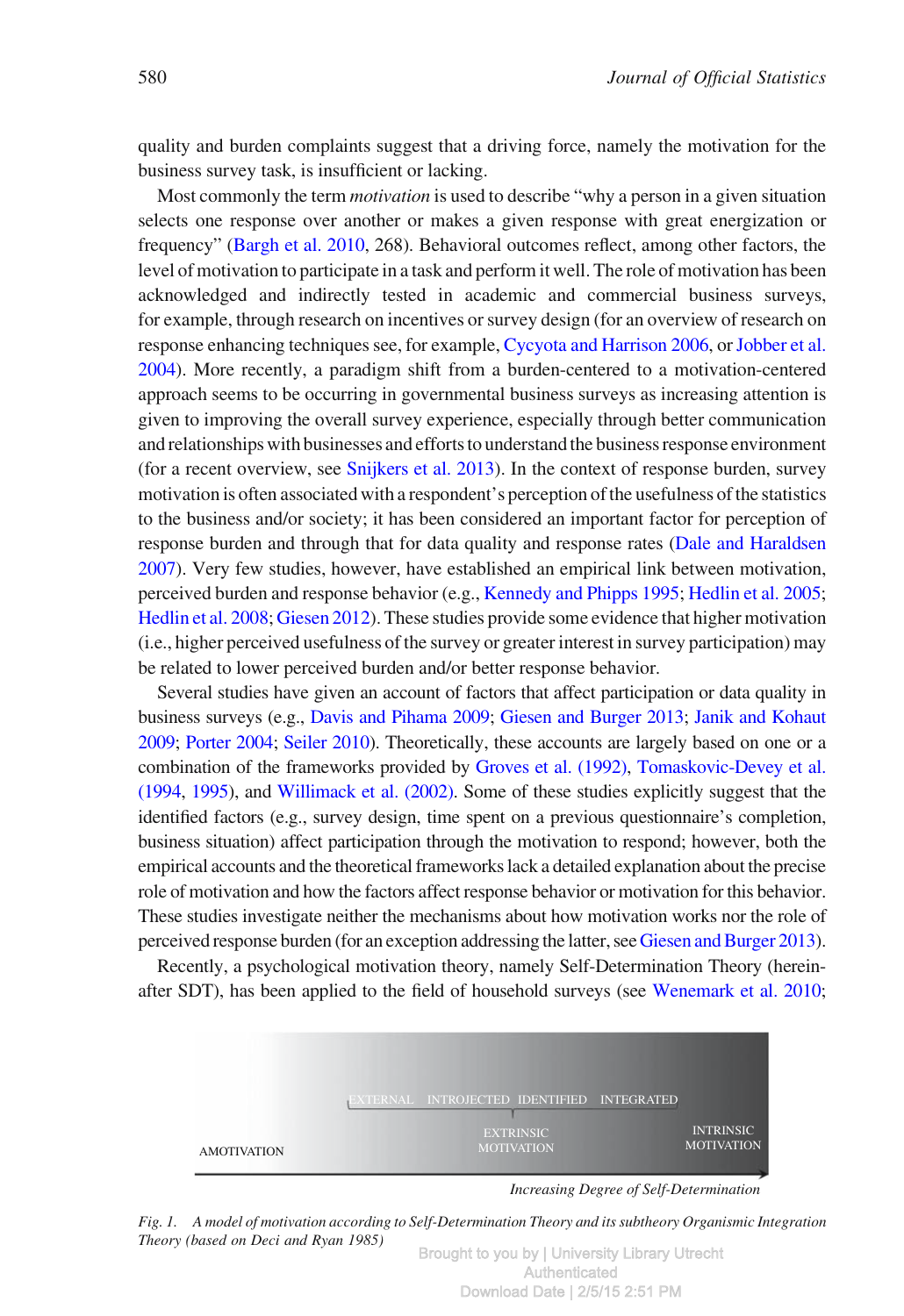Wenemark et al. 2011). As illustrated in Figure 1, SDT posits motivation as a continuum between amotivation, that is lack of motivation, at one extreme, and intrinsic motivation, that is, completely self-determined, internally rewarding motivation, at the other extreme; extrinsic motivation, that is, originating from outside the individual, is in between (Deci and Ryan 1985; Gagné and Deci 2005). As Kruglanski (1975) puts it, with intrinsic motivation the task is an end in itself, whereas with extrinsic motivation the task is a means to an end. People may thus be completing business surveys because they find this kind of work interesting, or because some externally imposed reasons or incentives make them do it, for example, avoiding reminders or a superior's dissatisfaction, fulfilling duties to society, and so on. Given the importance of extrinsic motivation in the work environment where a business survey task usually takes place, a subtheory of SDT, Organismic Integration Theory, is used to detail the different variants of extrinsic motivation (Deci and Ryan 1985). As indicated in Figure 1, transitions from the least self-determined (i.e., external) to the most self-determined (i.e., integrated) extrinsic motivation are a matter of degree and may also change over time through processes of internalization and integration. Respondents can turn extrinsically motivating aspects of the business survey task into (more) internalized elements by making them more personal. Externally initiated motivation may become introjected if respondents accept an imposed regulation (though not as their own), or identified if respondents value certain behaviors for their congruence with their personal goals and identities, or even *integrated* if respondents completely identify specific behaviors with themselves.

Applying this theory allows survey participation theories to be broadened to also include task commitment and performance. Wenemark et al. (2011) use SDT as an inspiration to redesign data collection procedures and the questionnaire of a self-administered voluntary health-related survey of individuals. This redesign focused on promoting competence, autonomy and relatedness, which are regarded as innate psychological needs that facilitate intrinsic motivation according to Cognitive Evaluation Theory, another subtheory of SDT (Deci and Ryan 1980, 1985). Based on an experiment, they conclude that survey researchers should aim to enhance intrinsic motivation to achieve respondents' superior commitment to the task, as research suggests that the quality of experience and performance is higher when intrinsic motivation is stimulated (Ryan and Deci 2000), and that incentives undermine intrinsic motivation (see e.g., Deci et al. 1999). At the same time, they acknowledge that the topic studied may have been inherently interesting to respondents and that the possibilities of intrinsically motivating respondents may vary across different surveys and different populations.

Business surveys and businesses have many specific features (see e.g., Rivière 2002), which casts doubts on the applicability of Wenemark et al.'s (2011) conclusions for business surveys. The business participation decision and the survey response task occur in a business setting, where the response occupies participants' work time; respondents provide answers on behalf of their organization, and the task's rejection, inaccurate and late completion may have consequences for the participants and their organization (e.g., superiors' reprimands, or survey reminders, follow-up calls or even fines). To better understand survey response motivation in such a setting, we use a combination of primary and secondary data sources from qualitative research interviews conducted in businesses in two countries, the Netherlands and Slovenia. We use thematic analysis to identify sources of motivation according to theoretically defined types of motivation in the SDT Brought to you by | University Library Utrech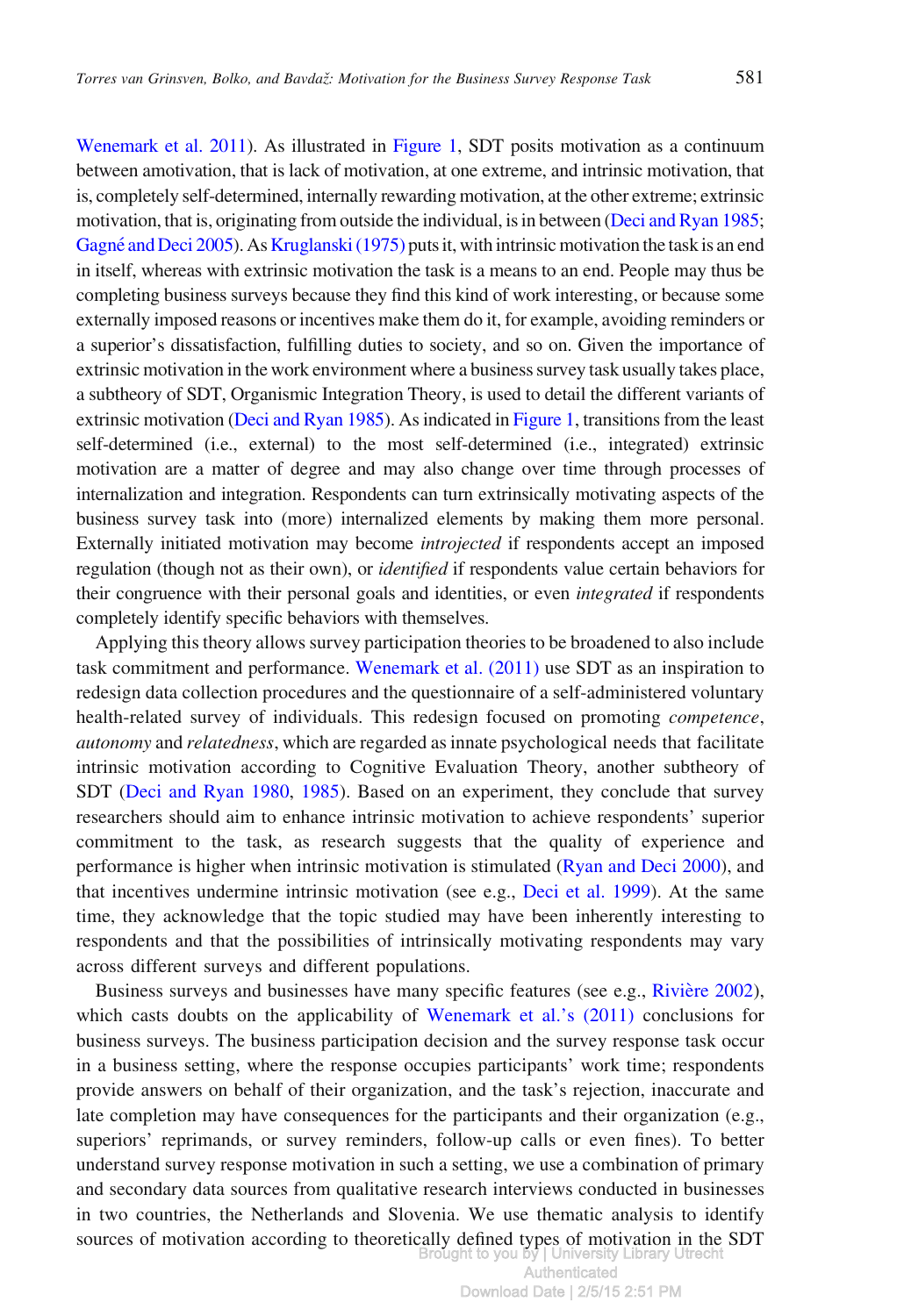and its subtheories. We define *sources of motivation* as "those conditions that elicit, sustain, and enhance this special type of motivation" (Ryan and Deci 2000, 57). The data and methods are presented in the next section, followed by the presentation of results. In light of these exploratory data and specifics of the setting, we review and discuss the applicability of the SDT to business surveys. We propose that in the business setting: (a) extrinsic motivation calls for at least as much attention as intrinsic motivation, that (b) other sources of motivation may be relevant besides those stemming from the three fundamental needs in the Cognitive Evaluation Theory (competence, autonomy and relatedness), and that (c) other approaches may have the potential to better explain some aspects of motivation in business surveys than the SDT framework alone, for instance McClelland's (1985) dual system approach to motivation that treats implicit motives (for simplicity, these approaches are presented together with relevant quotes in Subsections 3.3 and 3.4). The article concludes with suggestions for improvement of motivation in business surveys and ideas for further research.

#### 2. Data and Methods

The presented study is based on data collated from primary and secondary data sources, using the different sources of evidence to support validity of findings. The *primary data* were collected as part of the international research project BLUE-ETS (BLUE Enterprise and Trade Statistics; see [www.blue-ets.eu\)](http://www.blue-ets.eu) that sought, among other topics (e.g., use of internal and external data), to understand what motivates businesses to participate in and report accurately and on time to national statistical institutes' (NSI) surveys. Our study analyzed data collected from businesses in the Netherlands and Slovenia. The secondary data were collected as part of doctoral research that studied the actual response process to a specific business survey from start to finish (i.e., from the moment the survey instrument entered the business to the moment it left the business) in real business environments (see Bavdaž 2010). The survey studied, the Quarterly Survey on Trade, was a mandatory self-administered survey conducted in Slovenia by the Statistical Office of the Republic of Slovenia on a sample of units performing trade activities.

The two studies differed in many ways that might have an impact on the reported sources of motivation. One study addressed surveys in general so it collected general perceptions, while the other focused on a single survey when the experience of responding to that survey was still fresh and memories vivid (special attention was paid to minimizing the time that elapsed between the completion and the interview) so that it collected immediate perceptions about the situation as they arose. One study included units from different economic sectors that might have completely different attitudes towards data and surveys; the other included only units from the trade services that might be more homogeneous in this respect. One study addressed the motivation together with data use, thus extending the context to potential benefits of data reporting, while the other addressed motivation together with the response process, thus mainly focusing on the cost aspect of data reporting. One was conducted during the most recent economic downturn that might reduce motivation for survey response; the other was carried out in much better economic conditions. The secondary data source thus complements the primary data source well. More details about both data sources are given below.<br>Brought to you by | University Library Utrecht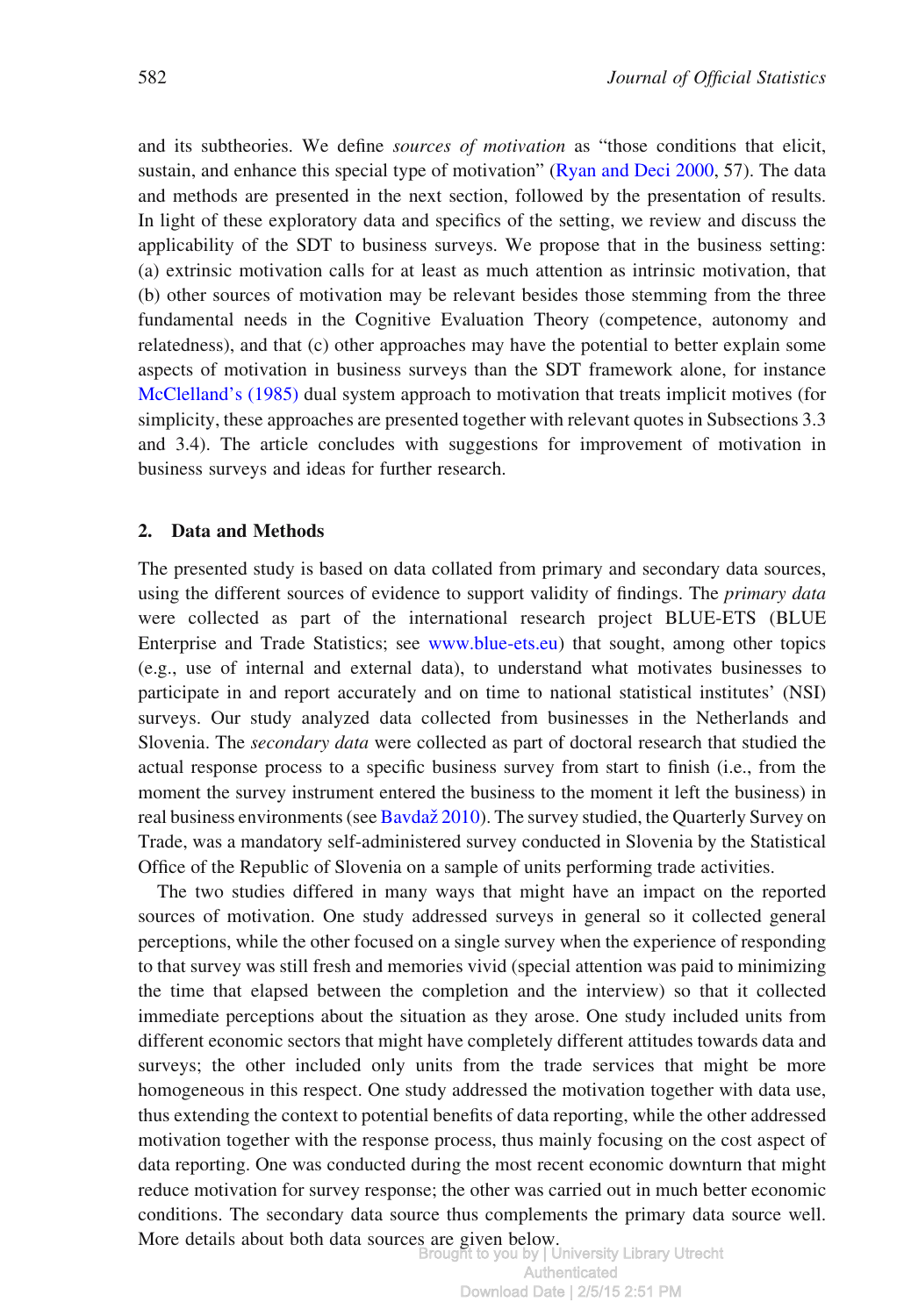#### 2.1. Sample Selection

To ensure that the businesses had had some experience with business surveys, the sampling frame for primary data collection in the Netherlands was the sample of a large survey conducted by Statistics Netherlands. In Slovenia, the sampling frame for primary data collection consisted of all corporations as listed in the Slovenian commercial database GVIN. The sampling frame for secondary data collection was the sample of the studied trade survey.

In the case of both primary and secondary data sources, the selection of businesses aimed to gather as many different insights as possible in accordance with purposeful maximum variation sampling (Cutcliffe 2000). As suggested by Sandelowski et al. (1992) and Coyne (1997), this purposeful sampling was partially superseded by theoretical sampling: We targeted businesses of different size and economic activity because these two variables are generally hypothesized to influence survey response behavior the most and in multiple ways.

Businesses for the primary data collection were thus chosen from different size classes (small – fewer than 50 employees; medium – 50 to 250 employees; and large –  $250 +$  employees) and diverse manufacturing, commercial and service activities. Three criteria guided our selection of the two-digit NACE activities from which we chose businesses: Activities had to have many businesses, because a high number of similar businesses increases the relevance of our findings; they had to be important for the national economy, because activities that have a significant contribution to national economic indicators typically receive considerable attention from survey organizations (they are surveyed more often and/or in more detail, which adds to a high response burden and increases the importance of motivation); or they had to have a large share of small businesses that deserve special attention, because they have a relatively high response burden given their modest resources (see Seens 2010) and are assumed to have problematic survey response behavior (such as nonresponse, item nonresponse or measurement errors). We selected businesses from activities that preferably satisfied more than one criterion. The national samples preferabely avoided more than one business sampled from any two-digit NACE codes. We also sought to ensure as much variability as possible with respect to other criteria that were not explicitly defined as inclusion criteria. We can say that we covered both services and industry, internationally oriented and locally oriented business, foreign and domestically owned business, and different locations. The secondary data source, on the other hand, was already limited to a single economic activity. Its sample was selected systematically across all business sizes, but businesses that were the largest in size in a particular trade activity and/or in trade as a whole were oversampled.

#### 2.2. Sample Recruitment

In the case of the primary data source, initial contacts were established by phone. The recruiting strategy was to start with one interview per business agreed in advance (with either a business survey respondent or a data user; the latter sometimes being in the managing position), and then ask for another interview on the spot using the "foot in the door" technique. In some businesses, we first targeted business survey respondents, while in others we targeted data users (e.g., accounting, economic, analytical and (quality) Brought to you by | University Library Utrecht

Download Date | 2/5/15 2:51 PM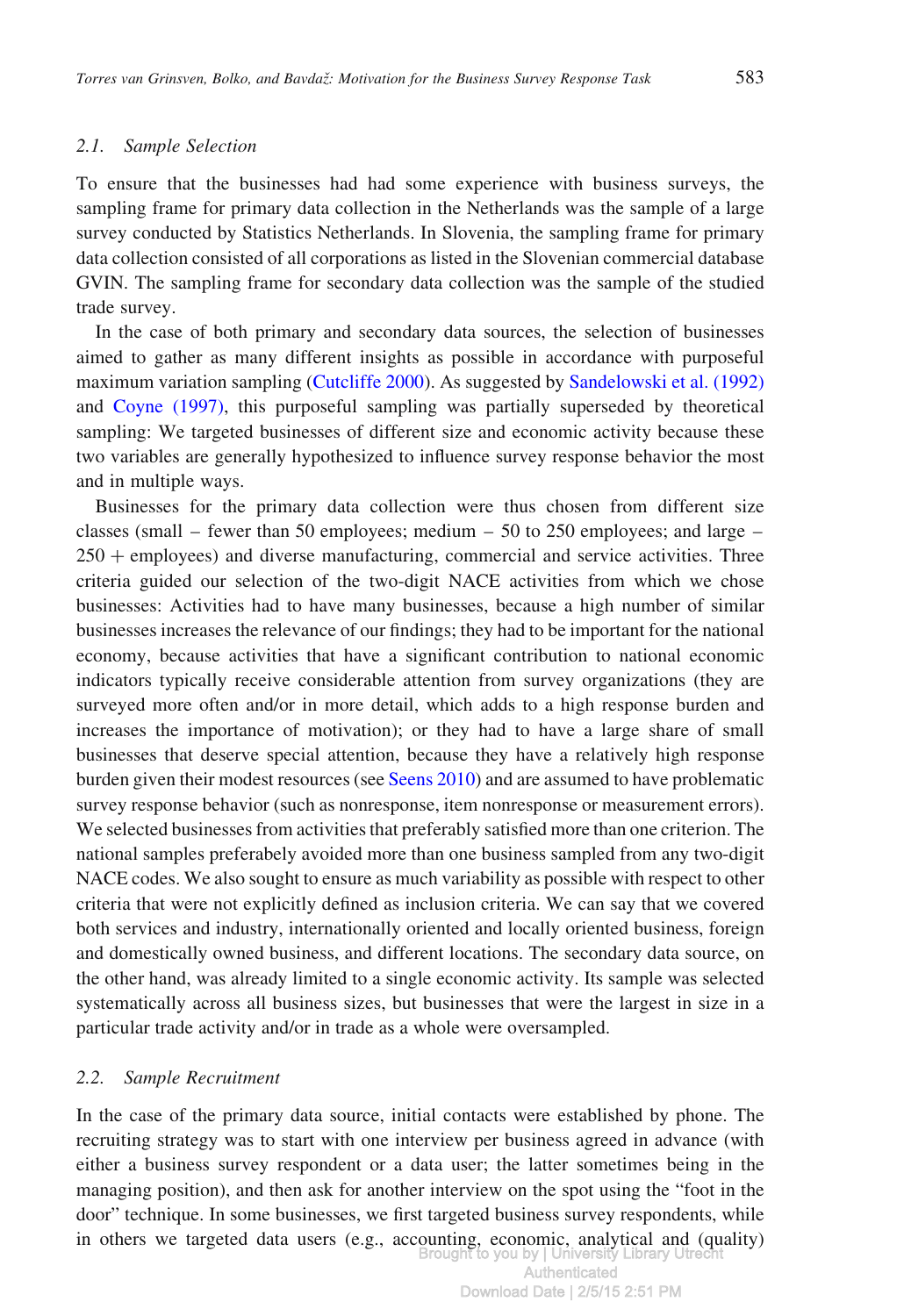control departments). As can be seen from Table 1, the strategy was especially successful in Slovenia, where most on-site visits resulted in more than one interview. In the Netherlands, gift vouchers for use in many Dutch shops were given before or after the interview as a token of appreciation.

The recruiting approach was different in the case of the secondary data source. An advance letter was first sent to respondents of the Quarterly Survey on Trade. Then a telephone contact was established to obtain information about the timing of the questionnaire's completion. This information was later communicated to them in written form (mail and/or email). Subsequent telephone calls served as final confirmation of the date of the on-site visit, which had to coincide with or follow the completion of the questionnaire. As can be seen from Table 1, a group interview was conducted in three cases because respondents were working together very closely (e.g., a novice and the preceding respondent). After the interviews with respondents, an attempt was made to contact other mentioned key people involved in the survey response process besides the respondents (mainly providers of data to respondents, but also some authorities), but these contacts were sometimes short, structured telephone interviews. Altogether the study included 28 different-sized businesses covering various combinations of trade activities and various kinds of merchandise.

| Data source                                               | Total number of<br>interviewees by role                                                                                                                                                               | Total number of<br>businesses included<br>in the field study<br>by size class                          |
|-----------------------------------------------------------|-------------------------------------------------------------------------------------------------------------------------------------------------------------------------------------------------------|--------------------------------------------------------------------------------------------------------|
| Primary<br>(BLUE-ETS project)                             | 13 interviewees:<br>7 data users<br>5 business survey<br>respondents<br><i>l</i> interviewee in<br>both roles                                                                                         | 11 businesses in<br>different economic<br>activities:<br>3 small<br>4 medium<br>4 large                |
| Primary<br>(BLUE-ETS project)                             | 16 interviewees:<br>8 data users<br>7 business survey<br>respondents<br><i>l</i> interviewee in<br>both roles                                                                                         | 9 businesses in<br>different economic<br>activities:<br>3 small<br>3 medium<br>3 large                 |
| Secondary (research<br>on the survey<br>response process) | 44 interviewees:<br>25 respondents<br>6 respondents<br>working in pairs<br>13 other key people<br><i>involved</i> in the<br>response process<br><b>Brought to you by   University Library Utrecht</b> | 28 businesses mainly<br>or partly involved in<br>trade activities:<br>13 small<br>5 medium<br>10 large |
|                                                           |                                                                                                                                                                                                       |                                                                                                        |

Table 1. Overview of interviewed people and businesses in achieved samples of primary and secondary data source

Download Date | 2/5/15 2:51 PM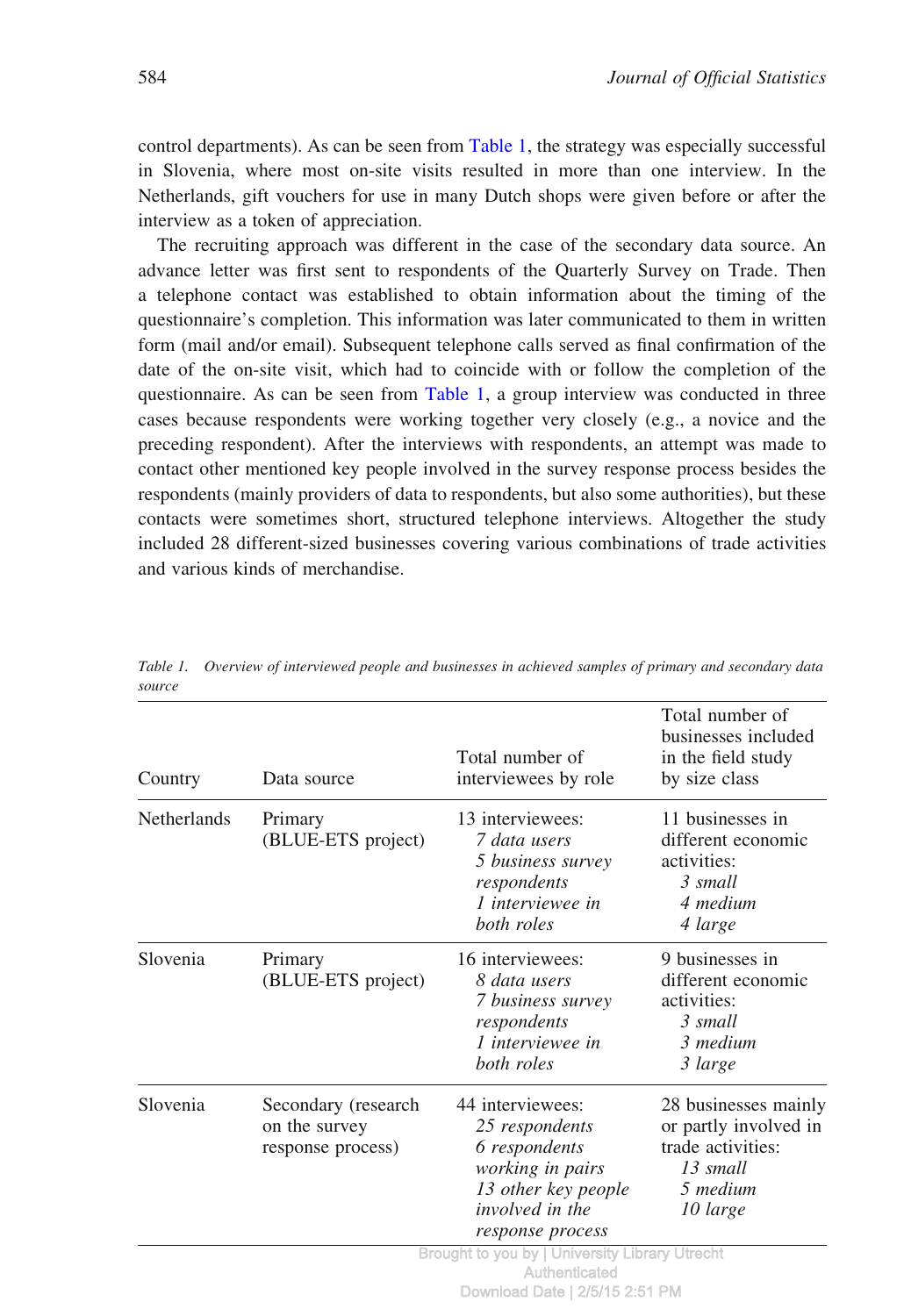## 2.3. Data Collection

The primary data come from interviews conducted in the Netherlands and Slovenia between September 2010 and February 2011. Questions about the motivational aspects of business survey response behavior represented an important part of the interview guide, which also included questions on the use of data in businesses and the links within businesses between business survey respondents and those who use internal or external data as part of their job (labeled as data users). The interview guide was used in two waves of interviews, with a slight adaptation for the second wave. The semi-structured interviews had a fixed list of motivational topics and objectives (e.g., organizational decisions and norms on survey participation and responding; organizational aspects of the survey response process; beliefs about survey participation, organizational and interviewees' perceptions of NSI surveys; interviewees' perceptions of organizational norms, the survey task, the meaning of participation, etc.) but only a suggested list of questions within each topic (see appendix in Bavdazˇ 2011). The semi-structured interview guide acted as a frame of reference and as a reminder to ask about certain issues, while unstructured interviewing within this frame allowed interviewers to uncover previously unsuspected elements. All interviews were conducted on-site, except one conducted on the phone.

The secondary data come from on-site visits to businesses in Slovenia arranged around two consecutive deadlines for the completion of the Quarterly Survey on Trade in 2005. The qualitative research interview was the primary method of investigation in businesses. It largely relied on retrospective probing (Willis 2005) and ethnographic interviewing (Gerber 1999) of the principal respondent to the survey on-site. Other people with a minor role in the response process (e.g., a respondent that only answered a single survey question or a data provider that prepared some data input for the respondent) were sometimes reached over the phone. Although the focus of the interviews was on the survey response process, attention was also paid to contextual topics such as the role of authorities and other organizational issues as well as attitudes towards the NSI and (official) statistics. This often produced insights into the motivational aspects, which made the data source useful for the present analysis.

#### 2.4. Data Analysis

Interviews from both primary and secondary data sources were recorded and transcribed so that a verbatim account of interviewees' verbal utterances would be available (an exception was made for some shorter interactions over the phone that were noted down immediately). From the primary data source, all interviews with respondents, and those interviews with data users that contributed any insight relevant to surveys (e.g., interviews with superiors deciding on survey participation) were included in the analysis. From the secondary data source, segments of transcripts and notes bearing information on motivation were identified and included in the analysis.

The purpose of the analysis presented in this article was to assess the fit of the data to psychological theories. It has to be noted, however, that the analysis meant a re-examination of the previously coded data from the primary data source, that is, the second round of analysis of these data. The first round of analysis mainly relied on an inductive, "bottom-up" approach with no specific framework in mind, even though some Brought to you by | University Library Utre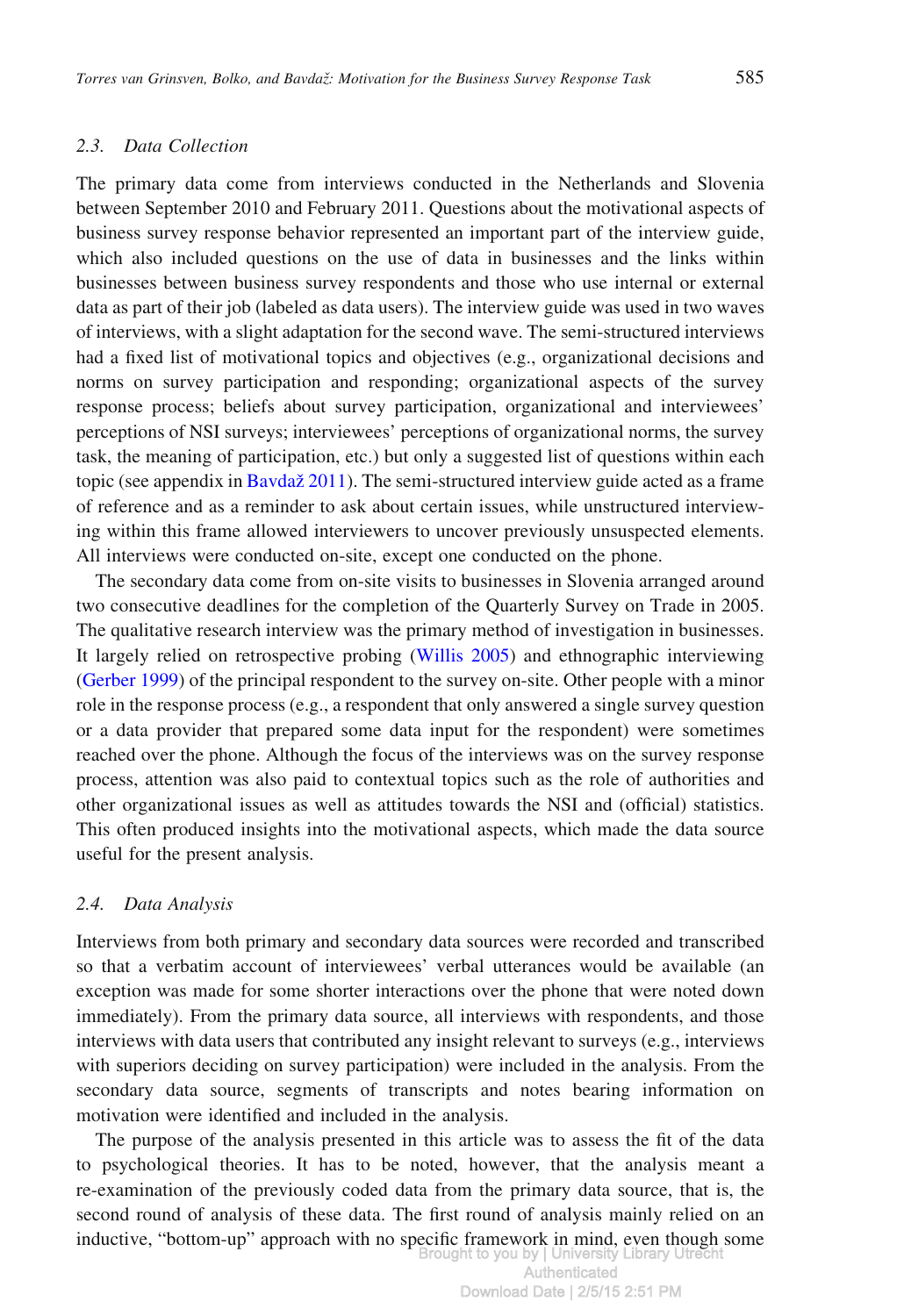preconceptions and background knowledge of potentially relevant or related theories may have contributed to topics and questions in the interview guide (see Coffey and Atkinson 1996; Dey 1993). This mainly data-driven process of coding resulted in the identification of several motivational themes that were then classified as either organizational motivation (corporate social responsibility, attention, prioritizing and statistical hub) or individual motivation (emotional aspects, habits and routines, worth attached to survey task and obligations) (see Torres van Grinsven et al. 2011).

The immersion in the data helped to achieve a deeper understanding of motivation in business surveys. As suggested by Stern (1980) and Strauss and Corbin (1994), we then systematically reviewed the literature, selected relevant psychological theories and brought in theoretically suggested themes. We also added the secondary data source. The second round of analysis that followed and is presented in this article relied on a deductive approach, in which the themes followed the SDT framework, namely the SDT and its subtheories Cognitive Evaluation Theory and Organismic Integration Theory (Deci and Ryan 1980; 1985). The sources of motivation that remained unassigned to the themes of the SDT framework were considered with respect to other relevant psychological theories.

Thematic analysis was applied in both rounds of data analysis. Thematic analysis can be defined as "a method for identifying, analyzing and reporting patterns (themes) within data" (Braun and Clarke 2006, 79). A theme is manifested through "expressions", that is, particular instances in data (Ryan and Bernard 2003) that are attributed to codes within that theme. We searched for expressions of motivation for business survey response behavior of the interviewees at the semantic or explicit level (as opposed to the latent level) within the realist/essentialist paradigm, which means that we reported the meaning, experiences and reality of interviewees without constructing or deriving other meanings from their words (see Braun and Clarke 2006). Codes sometimes applied to a longer passage of the interview, while at other times several themes applied to an interviewee's turn of speech. Codes were developed by the three authors using a standard iterative process (see MacQueen et al. 1998). Each coded passage was assessed individually in several rounds of discussions for agreement between authors on the codes and attribution of codes to themes.

#### 3. Results

In this section we give an account of sources of motivation for business survey participation and accurate and timely response as expressed in our data. The sources of motivation were structured around the two main types of motivation they trigger or influence according to the SDT, that is, intrinsic and extrinsic motivation (see Table 2); amotivation is not included as it lacks a drive, an intention to act, while we were interested in the positive counterpart. The particular sources of extrinsic motivation found in our data were further attributed to the subthemes derived from the Organismic Integration Theory. The essential source of intrinsic motivation is "the fun or challenge entailed" that moves a person to act (Ryan and Deci 2000, 56). Three other sources of intrinsic motivation, that is, perceived competence, relatedness and autonomy, were derived from the Cognitive Evaluation Theory. Some sources of motivation remained unassigned to the themes derived from the SDT framework after the data analysis; these sources are presented at the end of the Brought to you by | University Library Utrecht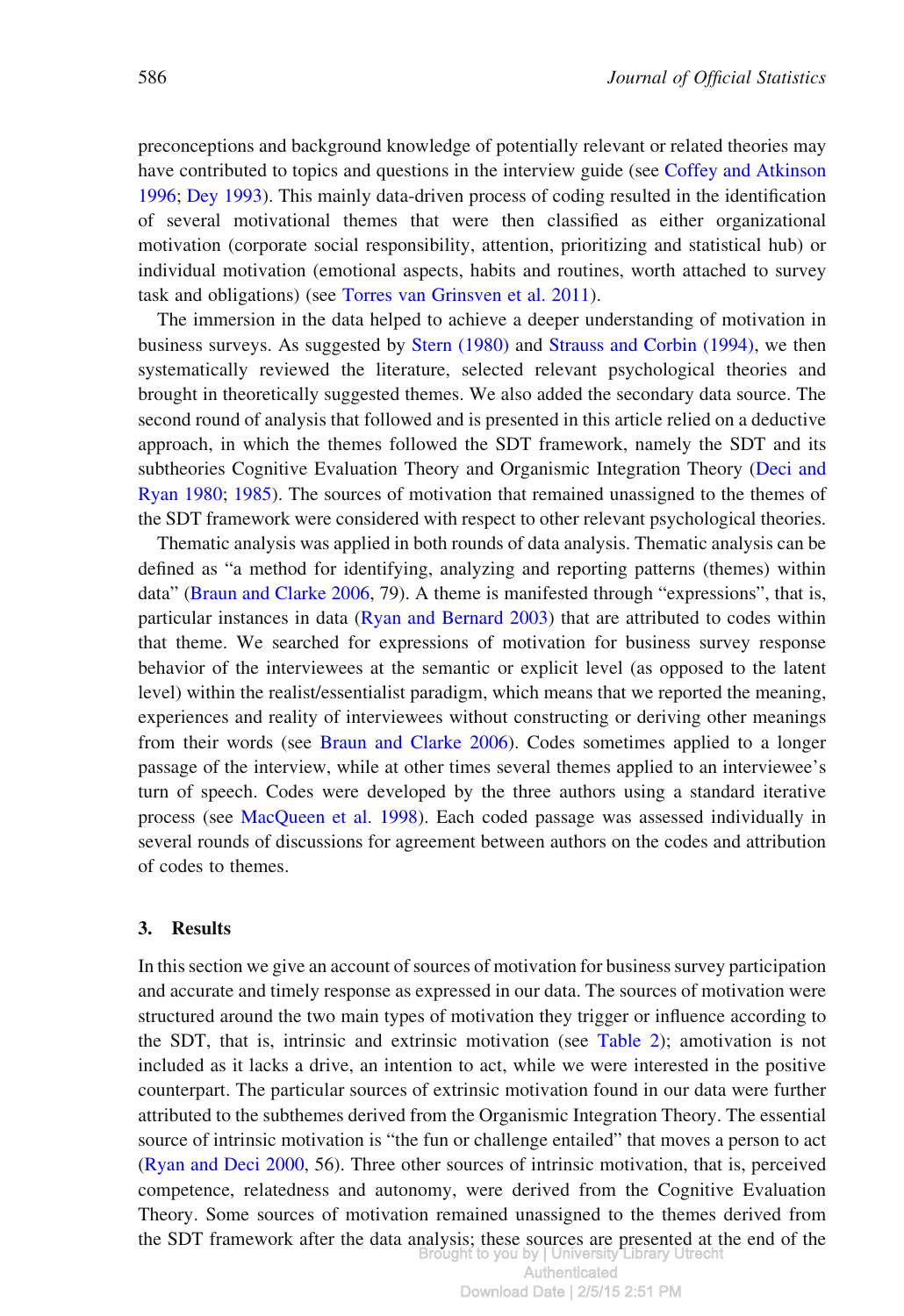| <b>Themes</b>    | <b>Subthemes</b>                       | Codes for sources of motivation        |
|------------------|----------------------------------------|----------------------------------------|
| Extrinsic        | <i>Externally regulated motivation</i> | Legal mandate                          |
| motivation       | Introjected extrinsic motivation       | Work tasks (explicitly assigned)       |
|                  |                                        | Social responsibility:                 |
|                  |                                        | • Value for society in general         |
|                  |                                        | • Value for specific purposes          |
|                  |                                        | • Value for specific groups            |
|                  |                                        | • Principle of reciprocity             |
|                  | <i>Identified extrinsic motivation</i> | Value for own business or self         |
|                  | Integrated extrinsic motivation        | Work tasks (adopted)                   |
| <i>Intrinsic</i> |                                        | Enjoyment and challenge                |
| motivation       |                                        | Perceived competence                   |
|                  |                                        | Autonomy                               |
|                  |                                        | <b>Relatedness</b>                     |
|                  |                                        | Mood                                   |
|                  |                                        | Human curiosity disposition            |
|                  |                                        | Disposition for accuracy and precision |
|                  |                                        | Routines                               |
|                  |                                        | Task characteristics                   |
|                  |                                        |                                        |

Table 2. Themes, subthemes and codes for sources of motivation for the business survey task

Note: Terms in italics are taken from the SDT and its subtheories Cognitive Evaluation Theory and Organismic Integration Theory

results section together with a possible theoretical explanation and are debated further in the discussion section.

All quotes are accompanied by information about the interviewees. It is indicated in parentheses if the interviewee was a respondent to business surveys [Respondent], a superior to business survey respondent(s) [Superior], or if the role was more specific, for example self-employed, a user of official statistics, and so on.

## 3.1. Extrinsic Motivation

Sources of motivation in our data could be assigned to all four subtypes of extrinsic motivation as defined by the SDT and its subtheory, Organismic Integration Theory (see Table 2). Several verbal accounts expressing extrinsic motivation were identified in each interview.

#### 3.1.1. Externally Regulated Motivation

#### LEGAL MANDATE

In the case of "pure" external regulation, the task is executed with the sole purpose of satisfying an external demand. In business surveys this demand often comes from legislation and represents a legal obligation for the business. External regulation seemed to be the most common source of motivation in governmental business surveys. While some interviewees stressed the importance of participation, others also expressed concern with accuracy and timeliness.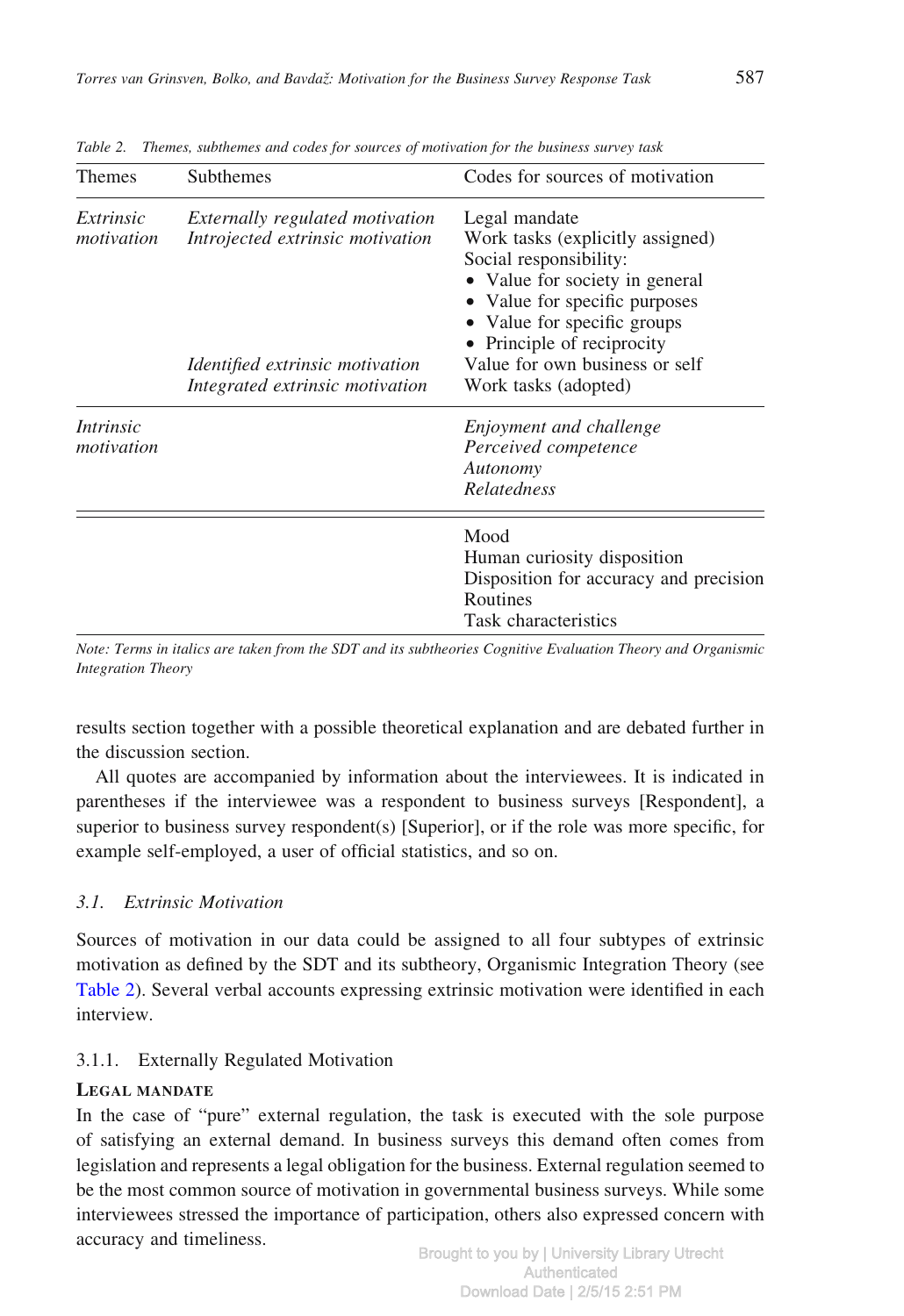"The only reason to participate is the legal mandate." [Self-employed outsourcing reporting]

"We have to report, we are legally obliged to do it." [Respondent]

"It is something that has to be delivered in time. And it also concerns correctness. It has to be correct." [Respondent]

The obligation itself could be explicitly known or just assumed.

"I haven't checked, but I assume it's obligatory to report. If you are chosen and you agree on something, then you have to do it no matter what." [Respondent]

Response-enhancing practices based on legal mandates seemed to be highly effective in the minds of the interviewees. In the occasional event that a business was late with the response to the survey request, reminder phone calls and letters, and threats of fines would lead the business to respond. Reacting to letters threatening fines represented a form of externally regulated behavior while reminders represented a softer form of extrinsic regulation (i.e., introjected), mainly relying on feelings of guilt for not respecting the deadline.

"Preferably we want to prevent that we receive letters [with fines]." [Respondent]

"That one was also postponed for a while, and then there came serious letters with the possible fines. And that became rather nasty. [...] So I caught up on that." [Respondent]

Some other interviewees explained that the point at which they would finally respond was when the threats were communicated in a letter.

3.1.2. Introjected Extrinsic Motivation

#### WORK TASKS (EXPLICITLY ASSIGNED)

Obligations stemming from the organization and imposed on the respondent were an important source of motivation not only to participate in a survey, but also to respond in a timely and accurate manner. Introjected extrinsic motivation refers to behaviors performed under external pressure to avoid guilt and anxiety or to build self-esteem (Ryan and Deci 2000).

"The top management requests us to participate in as many surveys as possible in order to be more transparent." [User of official statistics]

"The agreement in this company is that we neatly comply with the request and send it [the questionnaire] back in time." [Respondent]

This obligation to comply was implicitly communicated by certain actions or explicitly part of one's work tasks and remuneration basis.

"When a survey comes in, he [the superior] lays it down at my desk and just presupposes I will get it answered." [Respondent]

"It's a part of my job tasks." [Respondent]<br>Brought to you by | University Library Utrecht Authenticated Download Date | 2/5/15 2:51 PM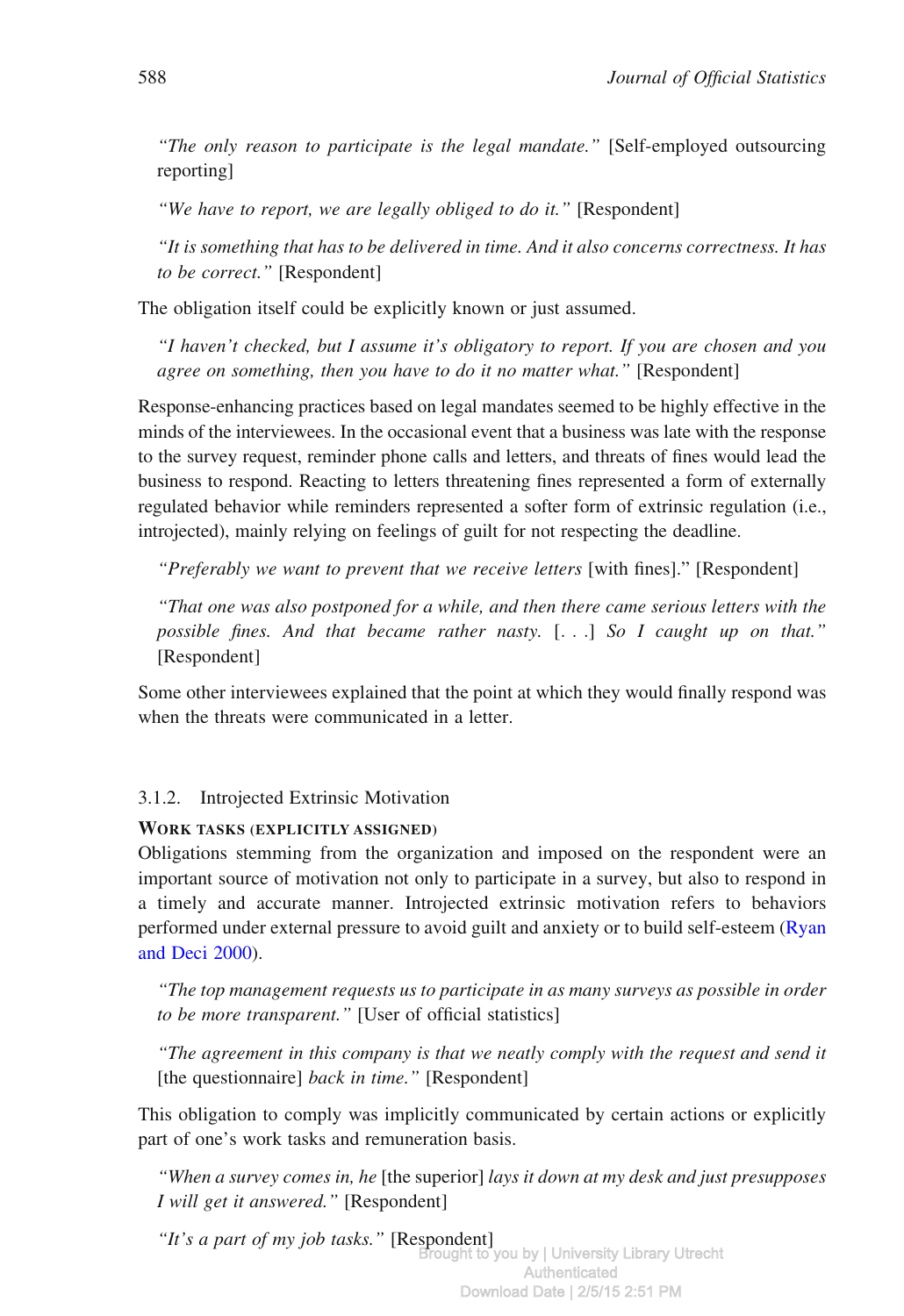## "It's in my work description." [Respondent]

These data showed that avoiding upsetting a superior was a reason to comply with the survey request, which would be an introjected type of motivation. From the point of view of the superior, though, this could be categorized as externally regulated extrinsic motivation, because from that perspective the avoidance of external punishments was salient.

"He instructs me to comply and to send those things back in time so that we don't get any reminders or anything. Because if we get a reminder by post he will come to my desk asking if I forgot or what's happening." [Respondent]

It has to be noted, however, that in some cases people exhibited a higher degree of internalization or self-determination of their work tasks. In such cases, motivation for these tasks could be part of the identified or even integrated extrinsic motivation.

## SOCIAL RESPONSIBILITY: VALUE FOR SOCIETY IN GENERAL, VALUE FOR SPECIFIC PURPOSES, VALUE FOR SPECIFIC GROUPS; PRINCIPLE OF RECIPROCITY

Verbal accounts of value for society as a source of introjected external motivation were also found. Businesses seemed to acknowledge the importance of their data for society and other businesses.

"The government needs data to function properly." [Self-employed]

"I think everybody has to just contribute their part, because the whole picture has to be right, because it will be used by politics, the national economic planning institution or any other institution." [Respondent]

"If I'm not selfish, then I have to say that as I need some specific data, others might need some other data that I might find useless, thus we should report them." [Superior]

"Data we are producing need to be accurate, that's the most important thing. We are informing the public, so we must provide accurate data." [Superior]

## 3.1.3. Identified Extrinsic Motivation

## VALUE FOR OWN BUSINESS OR SELF

Identified extrinsic motivation refers to behaviors with which a person has identified so that he or she consciously values them (Ryan and Deci 2000). Our data showed that getting something back for the effort and time spent on responding to a business survey was an important source of this motivation. Value could be expressed with tangible benefits or rewards, or merely perceived as such.

[Referring to the gift voucher given for the interview] "This is a good start. We, Dutch people, always want to have something. Get something." [Self-employed outsourcing reporting]

"I think it is useful to send a thank-you note. Just to let them know you had the response and you appreciate it." [Self-employed outsourcing reporting]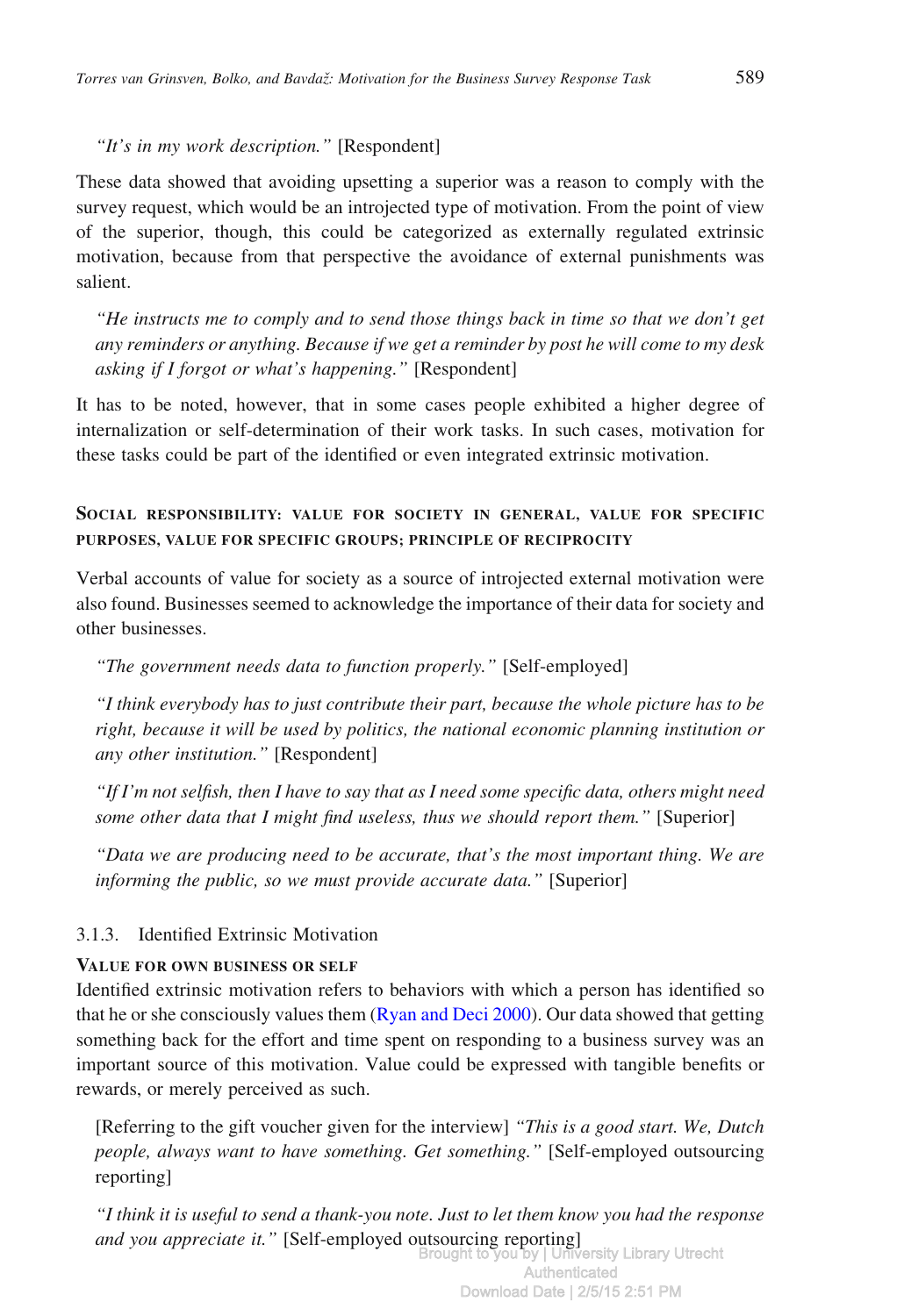"It gets a little on your nerves when you have to prepare it, and I say, 'oh, why', then you moan a little [about it] but if you know, that if you want to find, get something, you have to do something for it, then you do it." [Respondent]

[Referring to the value of (official) statistics] "Having no statistical data is like driving a car by night without lights on  $-$  you have no idea where are you going." [Superior]

"Look, everybody wants to receive data in return. And every company is very selfish in this." [Superior]

"One good deserves another." [Superior]

In fact, a commonly mentioned reason to participate in a voluntary survey was receiving results in return because they were relevant for the company's operations management.

"We pay to participate in surveys from which we get data back." [Superior]

"We participate in surveys if it's interesting for us to get data back." [Respondent]

When there were no perceived benefits, responding to the questionnaire was experienced merely as a cost.

"Replying to business surveys seems an extra job that doesn't give any benefit." [Respondent]

#### 3.1.4. Integrated Extrinsic Motivation

#### WORK TASKS (ADOPTED)

Integrated extrinsic motivation refers to behaviors that are externally motivated but completely internalized (Ryan and Deci 2000). In the business context this can be interpreted as executing the tasks not because of an external requirement and control but because it is congruent with one's work-related values. So although some interviewees said that they took part in official surveys because they had to, this obligation was in some cases integrated to the extent that it was neither checked nor questioned but simply accepted as part of the job.

"Actually the CBS [the Dutch NSI] surveys are all just answered." [Superior]

"It's just something you have to do." [Respondent]

"This is not debated. It's just something that has to happen." [Respondent]

It is important to note that this integration affected not only participation, but also accuracy and timeliness.

"We just presuppose we will fill it in in good faith and accurately." [Respondent]

Business motivation to respond seemed also to be guided to some extent by the concern for the public image. An interviewee thus reported that their company carefully followed the media news on their company, and that the company would treat any survey request carefully so as to maintain its positive image and avoid any negative publicity. Brought to you by | Unive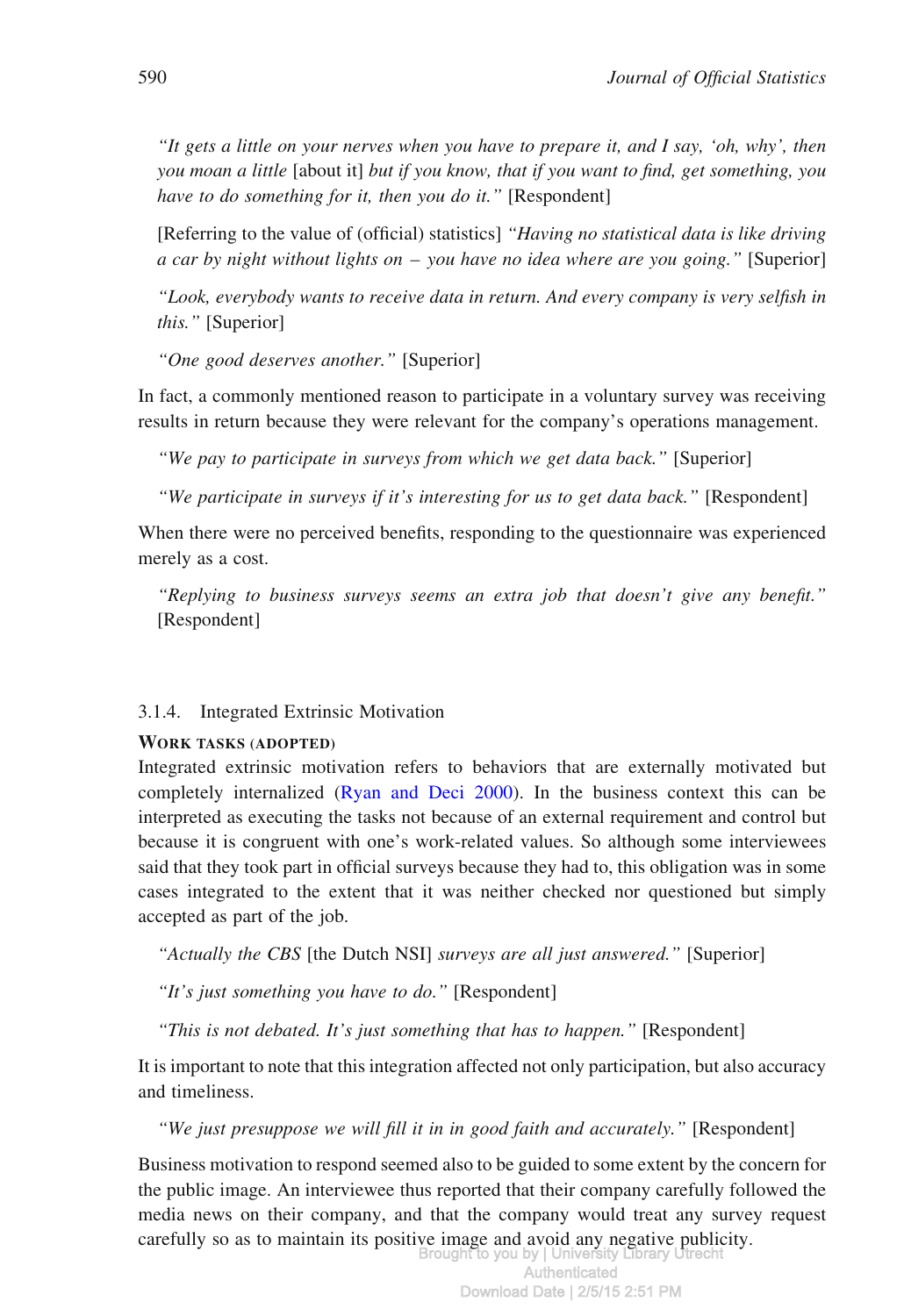"Sometimes qualitative information could ruin our image, reputation, although our quantitative data is showing a positive direction. We have to be aware of that." [User of official statistics]

#### 3.2. Intrinsic Motivation

The sources of intrinsic motivation that are suggested by the SDT and its subtheory, Cognitive Evaluation Theory (see Table 2), were also all expressed in our data, as can be seen from the quotes below. Verbal accounts of intrinsic motivation were, however, fewer than those of extrinsic motivation. Still, as our data are qualitative, this does not necessarily mean that intrinsic motivation is less present or less important for the business survey response task than extrinsic motivation.

#### ENJOYMENT AND CHALLENGE

Thematic analysis of the interview transcripts identified that some respondents enjoyed surveys and found them challenging, which is the essence of intrinsically motivating activities. They liked the survey task simply because they took pleasure in it, which showed their inherent motivation.

"I always found that the survey on finances and enterprises was a very enjoyable form. Yes, I like that.  $[...]$  That's the kind of work I like to do." [Respondent]

It also seems important that respondents enjoyed preparing data for surveys.

[Showing data in Excel files for reporting purposes] "One has to be quite creative. If you enjoy it, then it's not a problem  $\ldots$  " [Respondent]

#### PERCEIVED COMPETENCE

Intrinsic motivation is triggered only if the person feels capable with respect to the task (Ryan and Deci 2000). Many respondents claimed that survey requests were intelligible and the questionnaires were clear and easy to them, which suggests that they perceived themselves as competent to perform the task.

"Questions seem to be clear enough, at least the majority of them." [Respondent]

"Well, I think that the surveys that arrive are clear and understandable." [Respondent]

Some respondents felt their capacity for successfully completing the task was low. In the first quote below, the survey task was outsourced and the respondent never completed the task alone. In the second quote, the respondent provided estimates because of inadequate information support, which made her feel frustrated.

"If I had to complete it [the questionnaire] myself, well then I think you would not understand anything. Then it would be riddled with inaccuracies because I just don't know, you know. There is, there will be specific questions that are technical on accounting. Yes, for me it's counting up and deducting and the rest is up to the accountant." [Self-employed outsourcing reporting]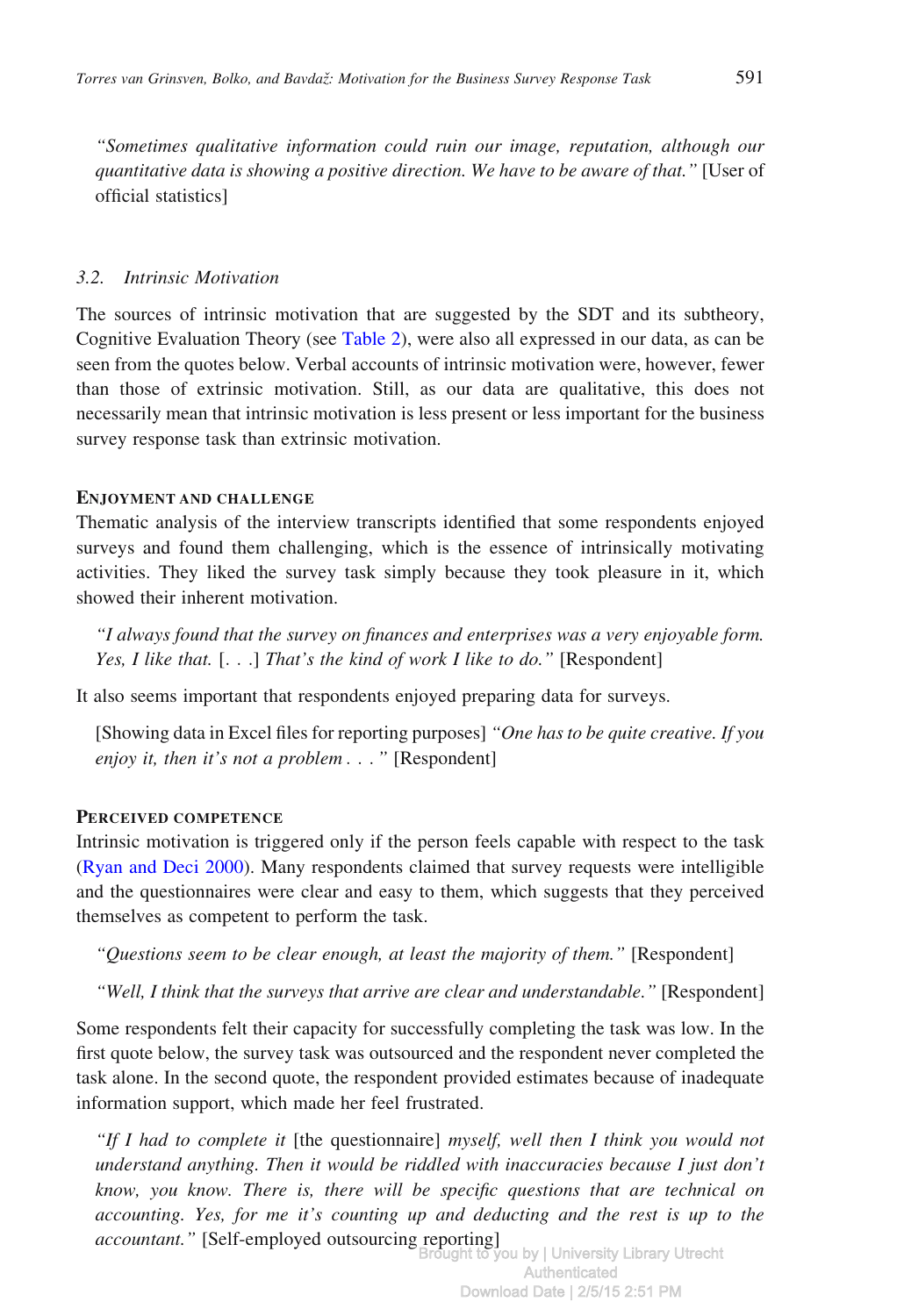"This [question about sales broken down by types of buyers] is a problematic one, yes. It's done according to a feel, and percentages. Now, in the beginning, 15 years ago, we already had something similar,  $[.,.]$  It could be done at that time. Now we have 15 thousand buyers so it is very difficult to get data. [The respondent explained that they contacted the NSI and got their permission to provide estimates but for her such a solution still represented a frustration: We are used to accurate numbers." [Respondent]

#### **RELATEDNESS**

Intrinsic motivation can also arise from connectedness to others in the business and the survey organization. In the data, there were several expressions of appreciation of a good personal relationship with the NSI. Respondents described how their personal relationship with the designated NSI staff had advantages and made them feel obliged to maintain a good relationship. If respondents received help from the NSI staff, then that could make them want to do something in return.

"The advantage is that you've seen each other a couple of times. When I'm talking to somebody on the phone now, then I think, I know his face." [Respondent]

"I think I have a good relationship. Yes, with X." [Respondent]

[About the interview] "My colleagues asked why I should do this interview. Then I replied: I find this is important now, because I'm the one having the contact [with the NSI], therefore I want to do this. Because I want to maintain the contact in good shape, so I want to do this now." [Respondent]

A friendly tone and language as an expression of a correct relationship seemed to be expected in communication that was addressed to businesses; they might have even been indispensable for survey requests to be considered.

[Discussing a polite tone and language] "I think that's the way to cooperate. If you attack from one of both sides, then somebody might get blocked and that's worse." [Respondent]

Some of the interviewed respondents also stated that they appreciated receiving a reaction when reported data seemed to be wrong or just an acknowledgment of receipt of the data. The awareness that the reported data were used made them feel that the time and effort they put into the questionnaire mattered, which enhanced a good relationship, contributed to positive feelings associated with the task, and influenced the perceived value of the performed task.

"But they do look at that, and yes, I like that, because if you get an answer then at least you know they do look at it. So that's pleasant." [Respondent]

#### AUTONOMY

Some respondents found it important that consultations and negotiations with the survey organization took place so that their working processes were considered and some autonomy about the deadline was granted.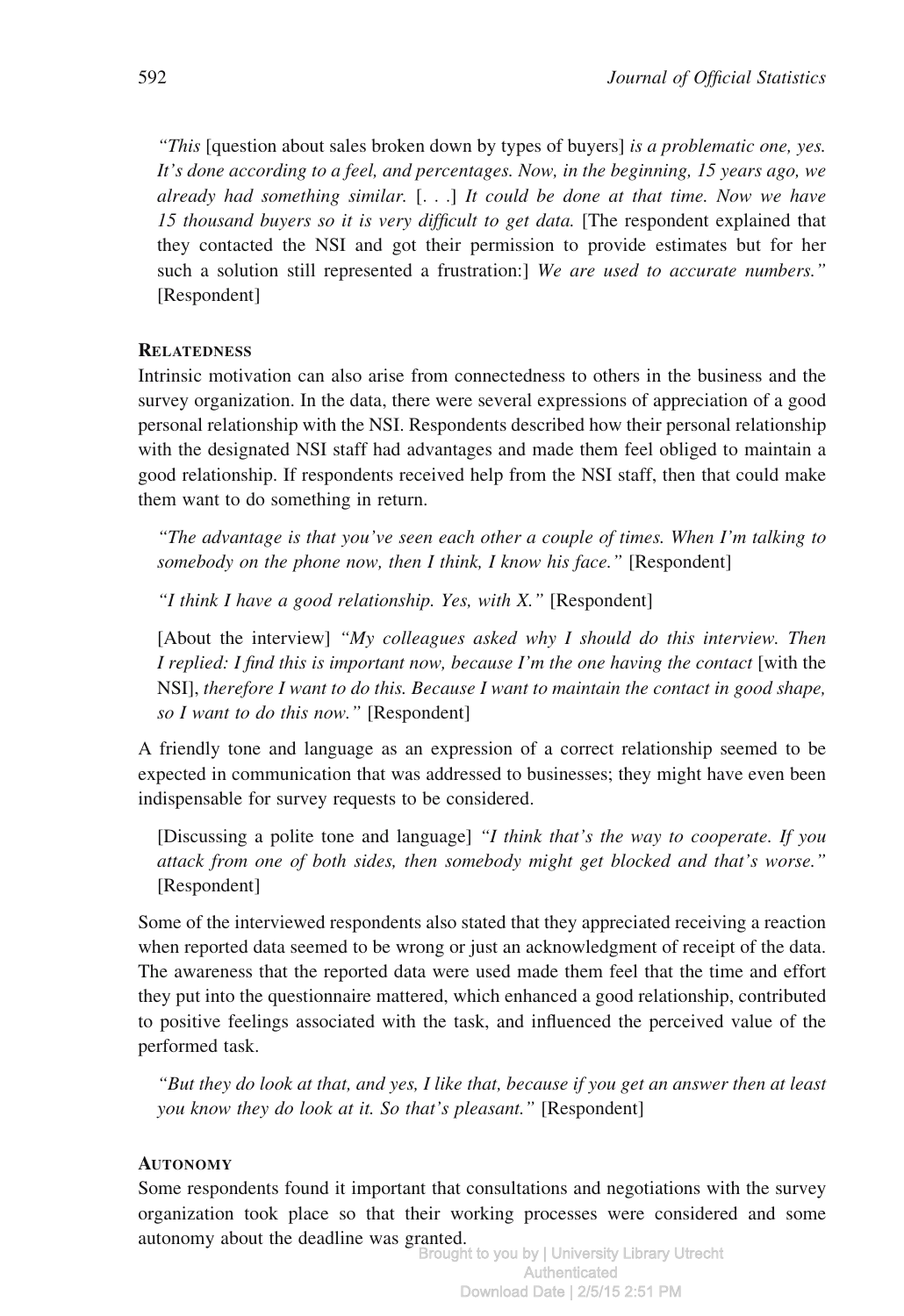"We don't have all the data available at the deadline and as we are a large company that represents a great share of aggregated data, we made an agreement with the NSI that we report with a few days of delay in order to assure accurate and reliable data." [Respondent]

## 3.3. Beyond the SDT Framework

Sources of motivation presented in Subsections 3.1 and 3.2 could be categorized under one of the (sub)themes derived from the SDT framework. However, some remaining sources of motivation that were identified in the first round of inductive coding did not seem to fit easily in the SDT framework. They are presented in this section along with possible theoretical explanations.

## MOOD

Some verbal accounts suggested that a person's mood affected motivation at least temporarily. Here we show an account pointing to the relevance of mood for the decision on survey participation.

"When I'm in a good mood then I usually participate in all those surveys, but if I'm in a bad mood then I probably reject." [Respondent]

"If they irritate me I just throw them away." [Self-employed]

Mood is shown to be an important factor for motivation in Seo et al. (2004), who provide a framework in which emotion is theorized to be the central construct affecting both the processes and outcomes of work motivation. Mood also affects information processing and task performance; people in a good mood are less easily distracted from the task than people in a bad mood (Bless et al. 1990).

#### **DISPOSITION**

Our data showed the presence of two kinds of disposition that might be relevant for the business survey response task. One concerns a disposition for precision and accuracy that seems to be typically inherent in the accounting profession. This disposition stems from the accounting work methods that require precise balancing of accounts and from the accounting principles that require an accurate picture of business reality. Evidently, an accuracy-motivated disposition can also be present in other respondents regardless of profession. This disposition together with the explicit goal to respond to a survey promises to lead to an accurate response.

"If I do something, I do it well, that's in a bookkeeper." [Respondent]

"We do our best, we don't just put any random data thinking it's good enough for statistics." [Respondent]

The other type of disposition concerns human curiosity, which is visible in the attraction to performing new, demanding tasks (e.g., searching for new data and solutions, optimizing processes etc.) or learning new things. This disposition is likely to lead to enhanced intrinsic motivation when applied to the survey task.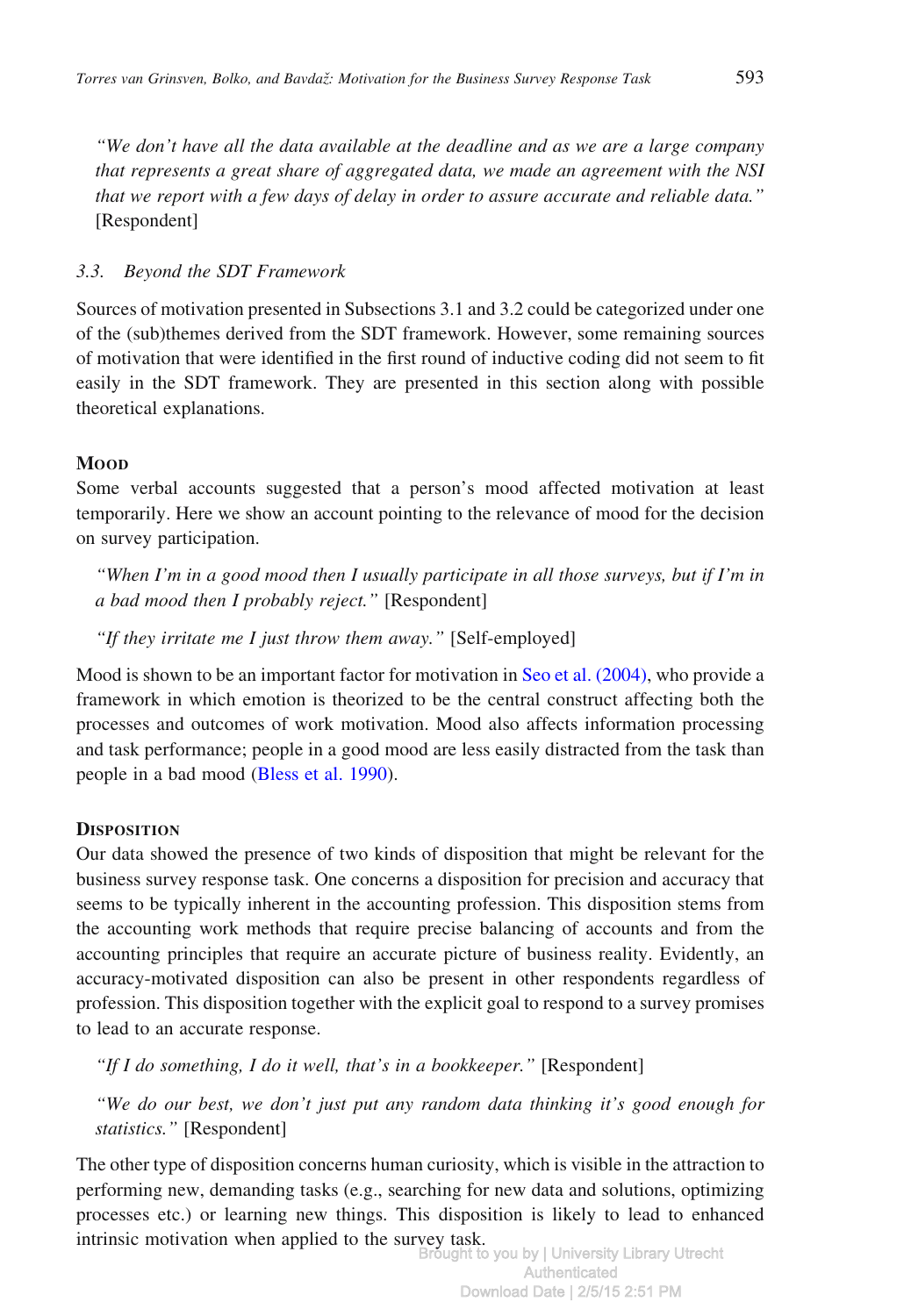"I'm a searcher in my soul. It's a challenge for me to search for new ways of obtaining and using data." [Superior]

"Next year we are facing an exciting event as two different branches of our company have to be merged. That's a challenge again, so I like to do that, yes." [Respondent]

These dispositions seem to be congruent with dispositions based on implicit motives. Implicit motives provide a general orientation toward certain types of goals such as a general trend to do things well (McClelland et al. 1989). They thus generally sustain behavioral trends over time, such as an accuracy-motivated disposition.

#### **ROUTINE**

Our data also suggested that reporting ran smoothly on a routine basis after the first completion or introduction of changes. Once integrated into the usual work routine, the business survey response task became easier and less time consuming.

"So at least I personally have a structure that I fill in the questionnaires in a certain way and that I maintain this structure over the years." [Respondent]

"Well, yes, then you have a certain way of getting out of things. And if something changes, yes, then I have extra work but, ehem, you then finally figure out how to fill it in and then it runs again smoothly." [Respondent]

The consistency entailed by routine might even be considered more important than reporting accurately.

"We keep the method the same over the years to maintain comparable figures. Ehm, a mistake, if you make a mistake in 2008, then you have to do the same in 2009 because then at least the trend is visible." [Respondent]

Behaviors that were initially based on conscious (explicit) decisions may become habitualized and routinized through frequent execution and then be carried out independent of the implications of the original conscious judgment (Aarts and Dijksterhuis 2000; Ouellette and Wood 1998). According to recent research, due to characteristics of modern work life, a large proportion of daily cognitive and other processing is unconscious, occurring outside employees' awareness and control (Uhlmann et al. 2012; Johnson and Steinman 2009), which calls for attention to implicit processes within organizations (e.g., Bing et al. 2007; Haines and Sumner 2006).

#### TASK CHARACTERISTICS

Interviewees mentioned some characteristics of the business survey task that seemed generally to support motivation for the successful completion of the task. One such characteristic was simplicity or simplification of the task. The most radical and preferred way, especially for mandatory surveys, was "to make fewer surveys". Other ideas mentioned were that "the NSI should look for a junction with the tax declaration", that the questionnaire should be adapted to the internal administration of companies, and other ways of simplifying response and "*automating things as much as possible*" in order "*to be* as efficient as possible".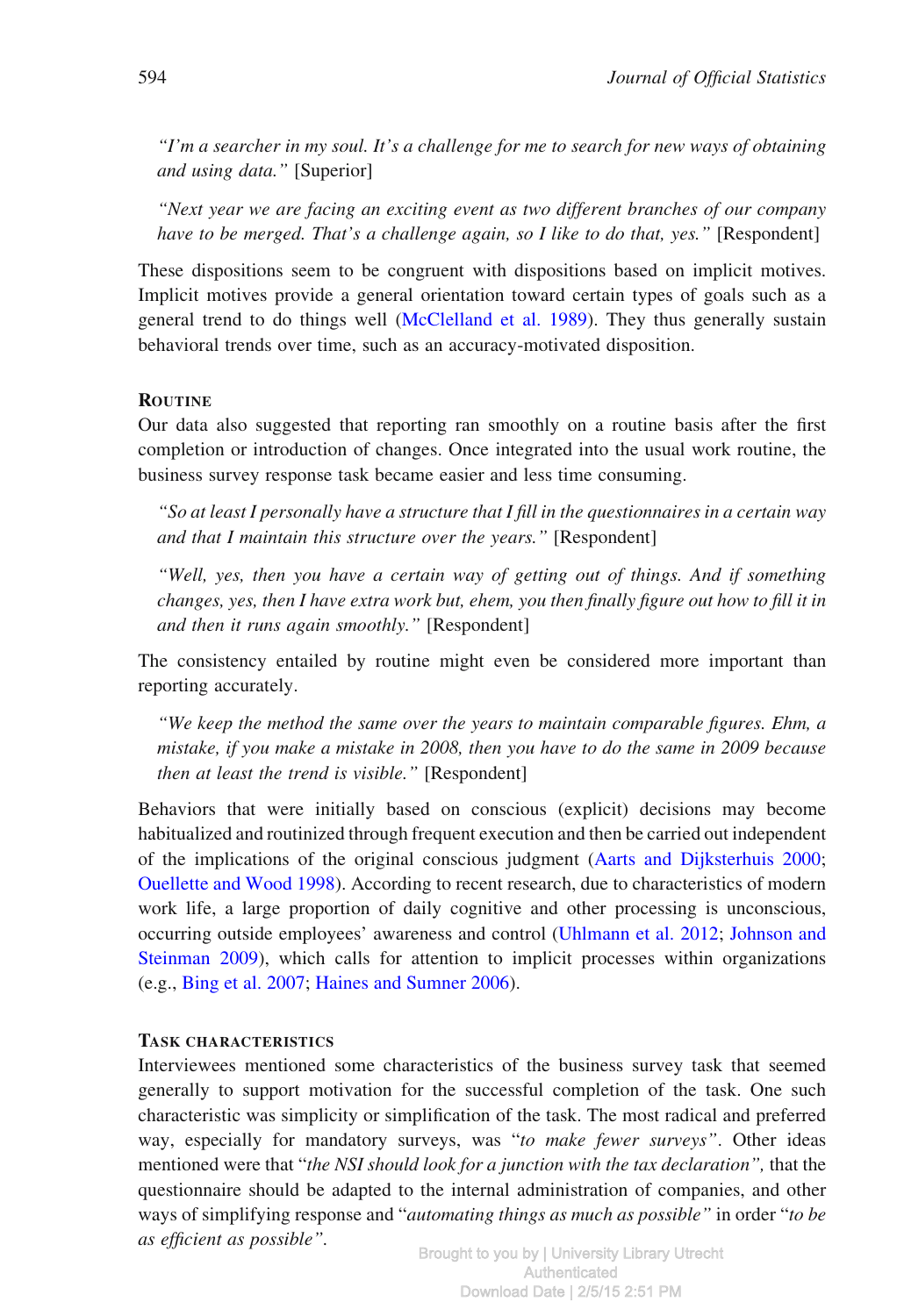Moreover, our data showed that it was important to maintain the same questionnaire items and item order over time in recurring surveys, and give prior notification of changes. Respondents often had a routinized approach to the questionnaire's completion in these surveys, especially if repeated frequently, which made it more difficult to adapt to changes. It thus seems important to make the survey task predictable.

"I mean, don't be too specific and once you have such a survey and you have figured things out  $[...]$  then let it be the same next year, and don't change too much." [Respondent]

"When there are changes then I have to change my models and that costs extra time." [Respondent]

"I find it important to get notifications on changes.  $[...]$  I do things automatically, thus it is important for me to know if there are any changes to the deadline or questionnaire. Then I check what is different." [Respondent]

The task's simplicity, easiness, and predictability have previously been identified as factors affecting extrinsic motivation (Kruglanski 1975; Pittman et al. 1983; McClelland et al. 1989).

## 3.4. Dynamics Between Extrinsic and Intrinsic Motivation

Several sources of extrinsic motivation reflect the importance of authorities for the business survey response task: Authorities determine work tasks and expectations; they speak through companies' values, policies and routines. Although extrinsic motivation might become more integrated through the process of internalization, it does not mean that extrinsic motives are transformed into intrinsic ones (Ryan and Deci 2000). However, extrinsic motives could be replaced by intrinsic motives. In business surveys this could happen if a person started the business survey response task only to answer an external demand for obligatory reporting (and avoid fines), but experienced the activity as interesting, challenging and enjoyable, presumably also because the recurrent completion reduces burden. Such cases are consistent with Kehr (2004), who proposes that externally imposed goals fueling extrinsic motivation can become intrinsically motivating, provided they are congruent with the person's implicit motives.

"Well, I start enjoying it much more every time.  $( \ldots )$  In the beginning because you're still looking for your way it's never pleasant." [Respondent]

On the other hand, the negative side is that the same task might get boring over time, thus reducing the level of intrinsic motivation over time.

"If you do the same thing every year, then it gets boring." [Respondent]

As mentioned above, sources of extrinsic motivation were expressed in all our interviews. At the same time some respondents showed that they experienced the business survey response task as intrinsically motivating, which suggests that both types of motivation coexisted and drove the respondents towards desirable outcomes. However, most respondents reported not liking or particularly enjoying the business survey response task,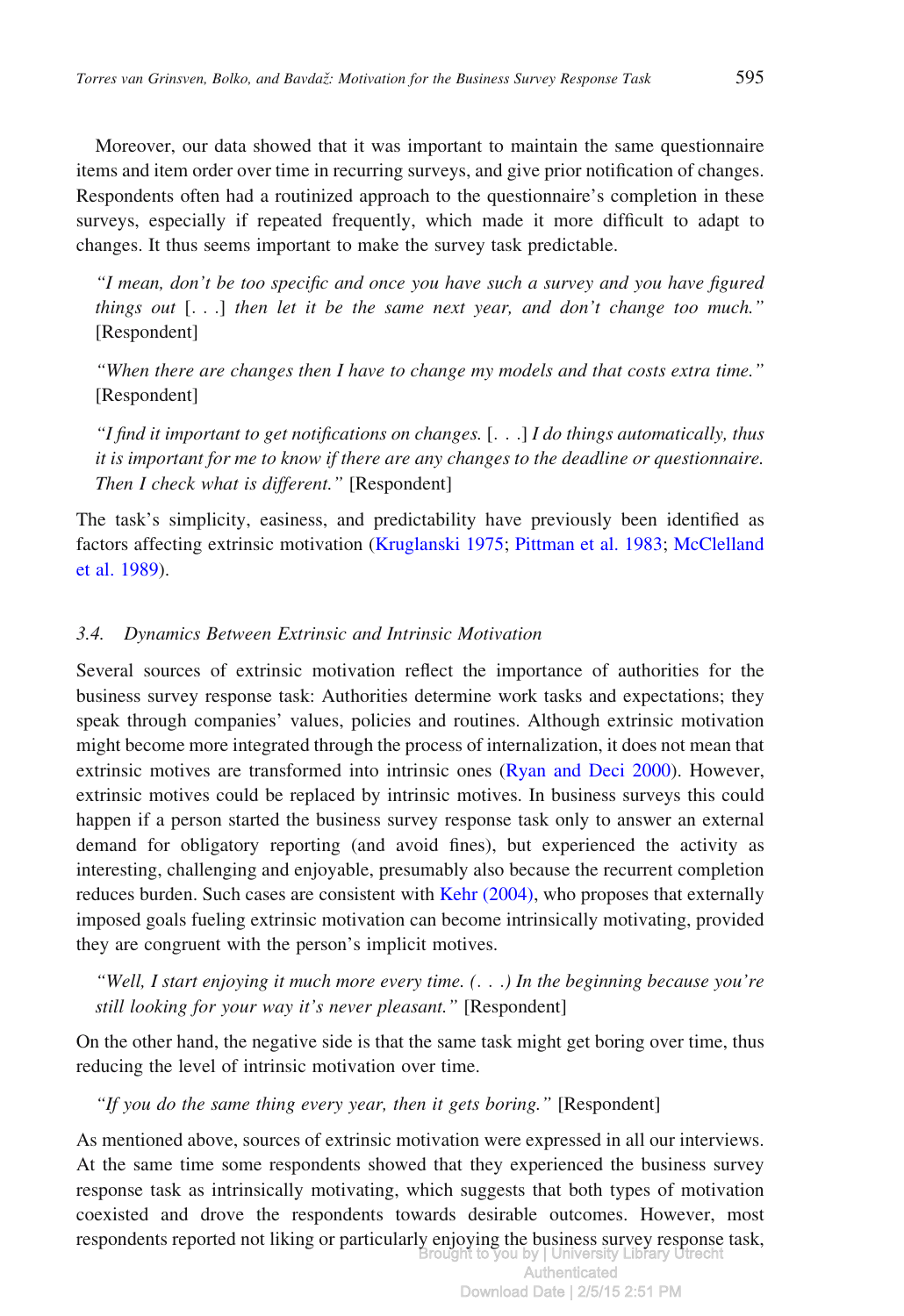which seems to indicate a lack of intrinsic motivation. In spite of this, the task was still carried out, indicating that another (extrinsic) motivation should be at play. Some of these respondents even reported executing the task on time and as accurately as possible. The first two of the following quotes explicitly express an extrinsic motive, namely the legal mandate, and at the same time an absence of intrinsic motivation. The same combination of an extrinsic motive and the absence of intrinsic motivation was also seen in the other two quotes.

"You take it as a necessary evil, you complete it. You complete everything that you have to complete. I don't think [about it]." [Respondent]

"Well, it's not the greatest challenge to fill in those questionnaires. Yes, the obligation and, ehm, yes, of course, as accurate as possible. And on time." [Respondent]

"Well we have nicer and less nice tasks, that everybody has in his job. And this is one of the standards. The tasks that are not always that enjoyable." [Respondent]

"I think we fill in in good faith, but it's seen as a necessary evil." [Superior]

#### 4. Discussion and Suggestions for Improving Business Survey Response Behavior

In this article we have shown specific sources of motivation for the business survey response task based on interview data from the Netherlands and Slovenia from two sources. Our empirical data have provided support for the existence of all different (sub)types of motivation suggested by SDT and its subtheories, Cognitive Evaluation Theory and Organismic Integration Theory. Although the quantity of verbal accounts of extrinsic motivation compared to those of intrinsic motivation is by no means indicative of their prevalence, it is impossible to ignore their presence and relevance in the business setting. On the other hand, it seems that influencing intrinsic motivation also has some potential even if intrinsic motivation for the business survey response task seems relatively weak. Research findings suggest that intrinsic motivation can positively influence commitment (Ryan and Deci 2000), albeit in different kinds of settings. We therefore suggest not overlooking any of these types of motivation in the business setting.

Moreover, the results suggest that *SDT cannot explain all sources* of motivation expressed in our data. A large group of such sources might be considered implicit motives that are part of implicit, automatic processes, which seem to be pervasive in organizational life (Johnson and Steinman 2009). Some dispositions (e.g., for precision and accuracy) seem to have been built over the years through multiple repetitions and some routinized behaviors have lost connection with their original intent. It thus seems reasonable to expect that implicit motives and implicit processes also play a role in business survey response behavior. Kehr (2004) proposes that the presence (or absence) of an individual's implicit motives seems to determine if a task is experienced as intrinsically motivating (or not). Still, arousal of implicit motives does not necessarily lead to intrinsic motivation. It does not lead to intrinsic motivation if incompatible cognitive preferences exist at the same time (Kehr 2004). The influence of implicit motives may also disappear in the presence of powerful explicit motives, such as social constraints (Kehr 2004; McClelland et al. 1953). Some authors therefore propose a dual model of explicit and implicit Brought to you by | University Library Utrecht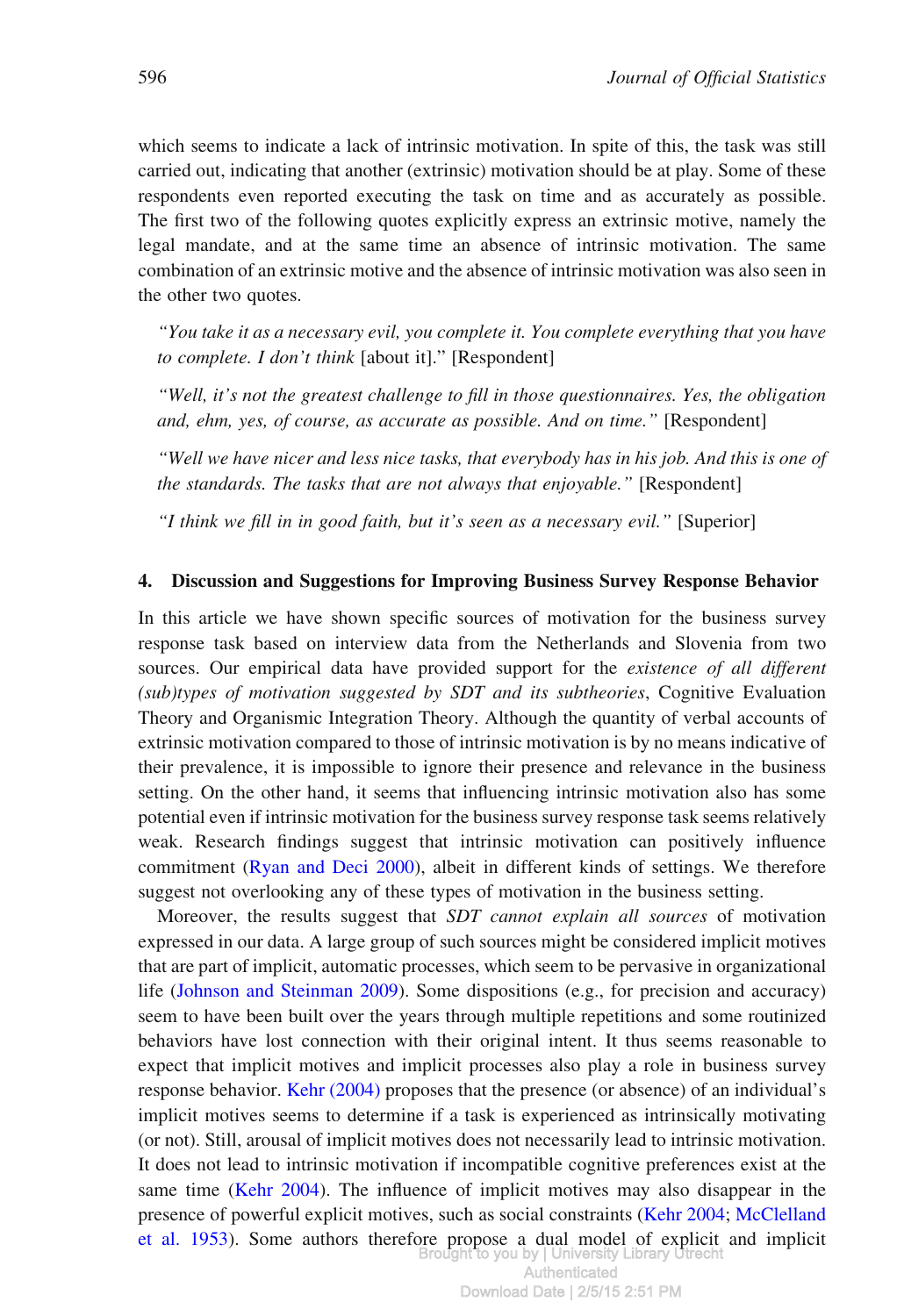processes, in which the two types function in parallel and in interaction with one another (Fazion and Olson 2003; Strack and Deutsch 2004).

The concealed nature of implicit motives and processes, however, makes it difficult to recognize them and turn them to the benefit of the business survey response task. It might be easier to accomplish a mood change or simplify and predict the survey task, both of which also seem to influence the response behavior. The psychological literature also points to some other sources of motivation that have not been expressed in our data but might be relevant for the business survey response task. For instance, positive emotions are suggested to be essential elements of optimal functioning (Fredrickson 2001); accountability is shown to act as a source of motivation for more analytical cognitive processing (Tetlock 1985) and so forth.

Our study followed qualitative research in organizational psychology that studies how people "think, feel and behave in work and organizational contexts", including their motivation (Silvester 2008, 489). Some other sources of motivation may still be identified using other methodological approaches than qualitative research interviews, which mainly relied on reported sources of motivation. Especially for specific unconscious, concealed or otherwise latent sources of motivation, it might be necessary to use an experimental and/or laboratory setting to provide evidence of their existence and relevance in the business survey setting. Moreover, focusing on business surveys with specific design features (e.g., voluntary or interviewer-administered business surveys) or conducting research in other institutional environments might bring new insights, and using larger samples can further support the external validity of findings. According to respondents in several interviews, it was normal that the survey questionnaires "came" to them; any deviation from such a routine calls for more attention to be given to other people involved in the business survey response task (e.g., gatekeepers and authorities). Although our study involved some data users that were not simultaneously respondents to business surveys, involving people with other tasks could open up new perspectives. We only touched upon motivation of survey nonrespondents marginally, as some of our interviewees claimed not to respond to all survey requests. Still, people refusing to participate in our study might have some (other types of) motivation for the business survey response task which remain to be identified. Nevertheless, the presented study provided some indication of the drives underlying business survey response behavior.

#### Suggestions for Enhancing Motivation

Unfortunately, awareness of the sources of motivation is just a starting point for thinking of how to effectively and efficiently increase the motivation for the business survey response task. Still, the knowledge of sources of motivation identified thus far can be valuable in designing and testing actions and strategies for enhancing response and response quality in business surveys. We provide several suggestions below. Some of them are not new, but we iterate them here for the sake of completeness. The suggestions are focused both on intrinsic and on extrinsic motivation. They are presented as specific actions and strategies that can be applied to enhance motivation, which is in turn expected to positively affect the outcomes related to the survey response task. Although the identified sources of motivation are theoretically founded, further (preferably Brought to you by | University Library Utrecht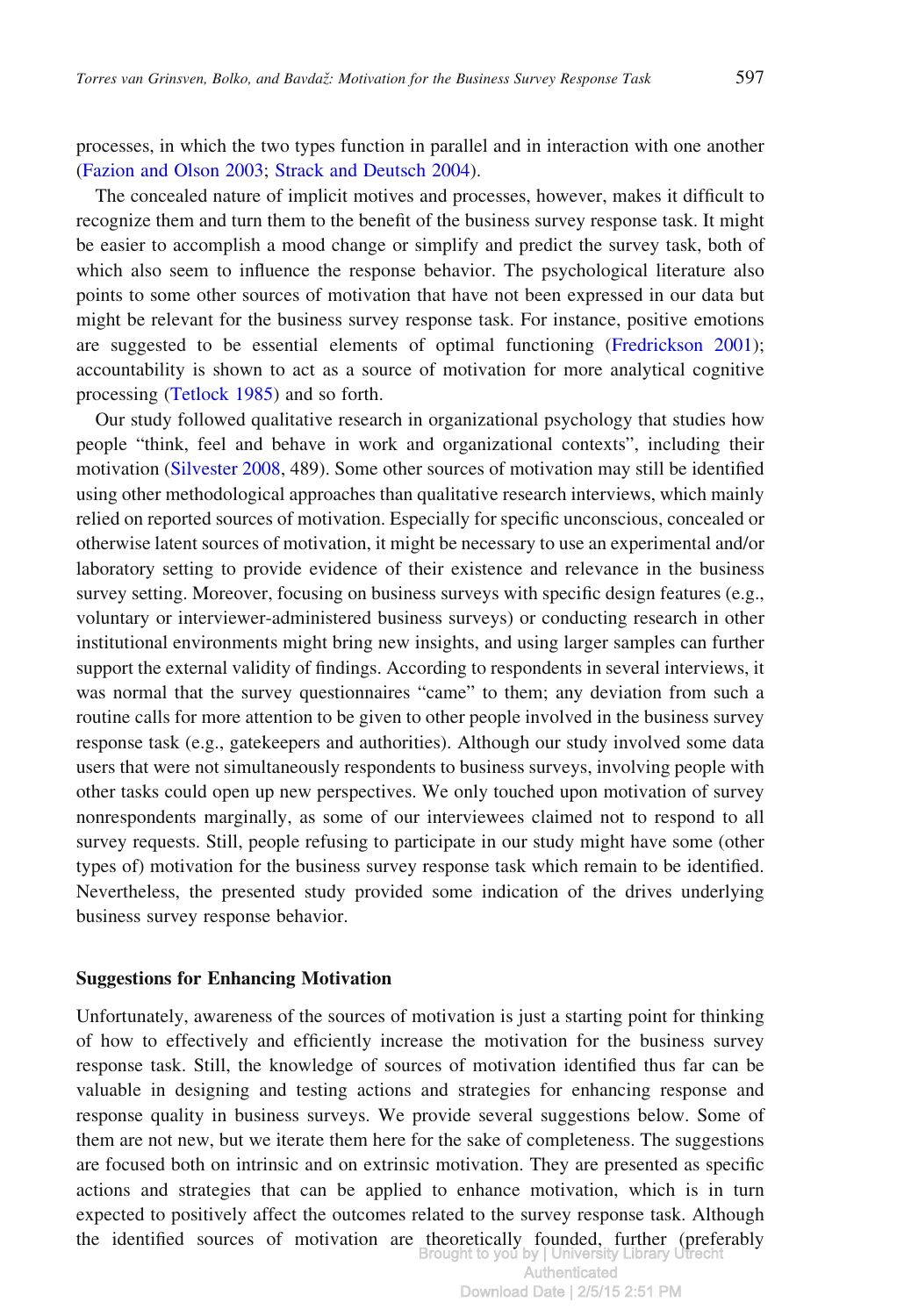experimental) research is necessary to determine how specific interventions targeting these sources affect motivation and the resulting response behavior. Nevertheless, it seems reasonable to expect that interventions triggering both intrinsic and extrinsic motivation produce a larger effect than just triggering a single motivation type, and that interventions triggering intrinsic motivation produce a larger effect because they directly involve the person unless there are negative consequences for the business. Respondents that already have some motivation might be more affected than those without or with a very low level of motivation. The effects on outcomes thus seem likely to be dependent on the initial level of motivation and respondents' perception of additional effort to improve behavior.

Before presenting suggestions for enhancing extrinsic motivation, it has to be noted that some previous research in behavioral psychology and the field of social surveys advises against using incentives as extrinsic rewards because they seem to undermine intrinsic motivation, which is considered better for performance than extrinsic motivation (see e.g., Deci et al. 1999; Wenemark et al. 2011). However, some studies suggest that such a conclusion is far from straightforward. A positive effect on intrinsic motivation is expected for praise (being delivered immediately, often and without clear stimuli) while a negative effect is limited to tangible rewards (Carton 1996). Rewards seem to enhance intrinsic motivation for low-interest tasks and also for high-interest tasks if they are linked to level of performance (Cameron et al. 2001). These findings have been taken into account when designing suggestions that focus mainly on enhancing respondents' extrinsic motivation, also taking note of limitations and cautions mentioned above:

- Current response-enhancing practices, that is, reminders and (threats of) fines in the case of nonresponse, seem to achieve their aim of assuring response though they typically represent negative, not positive reinforcers.
- Value of the survey, the survey organization and the survey outcomes should be improved and communicated. The value may be expressed with tangible benefits or rewards or merely perceived as such. Several 'stakeholders' should perceive this value, namely society, the economy, the business and the individual respondent. Influencing the value in real terms could be done by giving the businesses an appropriate incentive for the time and effort they have spent to fill in the questionnaire, though this might be costly or even have negative consequences if not tied to good performance. The perceived value can be increased by a communication strategy, for instance, by showing businesses in more concrete terms (e.g., with case studies and testimonials) what the data are used for and what the specific purpose of the requested data is.

Suggestions that focus mainly on enhancing respondents' intrinsic motivation are:

– Survey participation should be made as enjoyable as possible. Given that the task of answering survey questions is not attractive to most respondents, it might be necessary to think of other aspects of survey participation and make them enjoyable. The possibilities are greater or at least more convenient for electronic reporting and include, for instance, accessing an online questionnaire, printing the questionnaire, receiving a confirmation of receipt by email, and so on. These activities might become more enjoyable if accompanied by interesting figures, famous or wise thoughts, quiz-like questions, other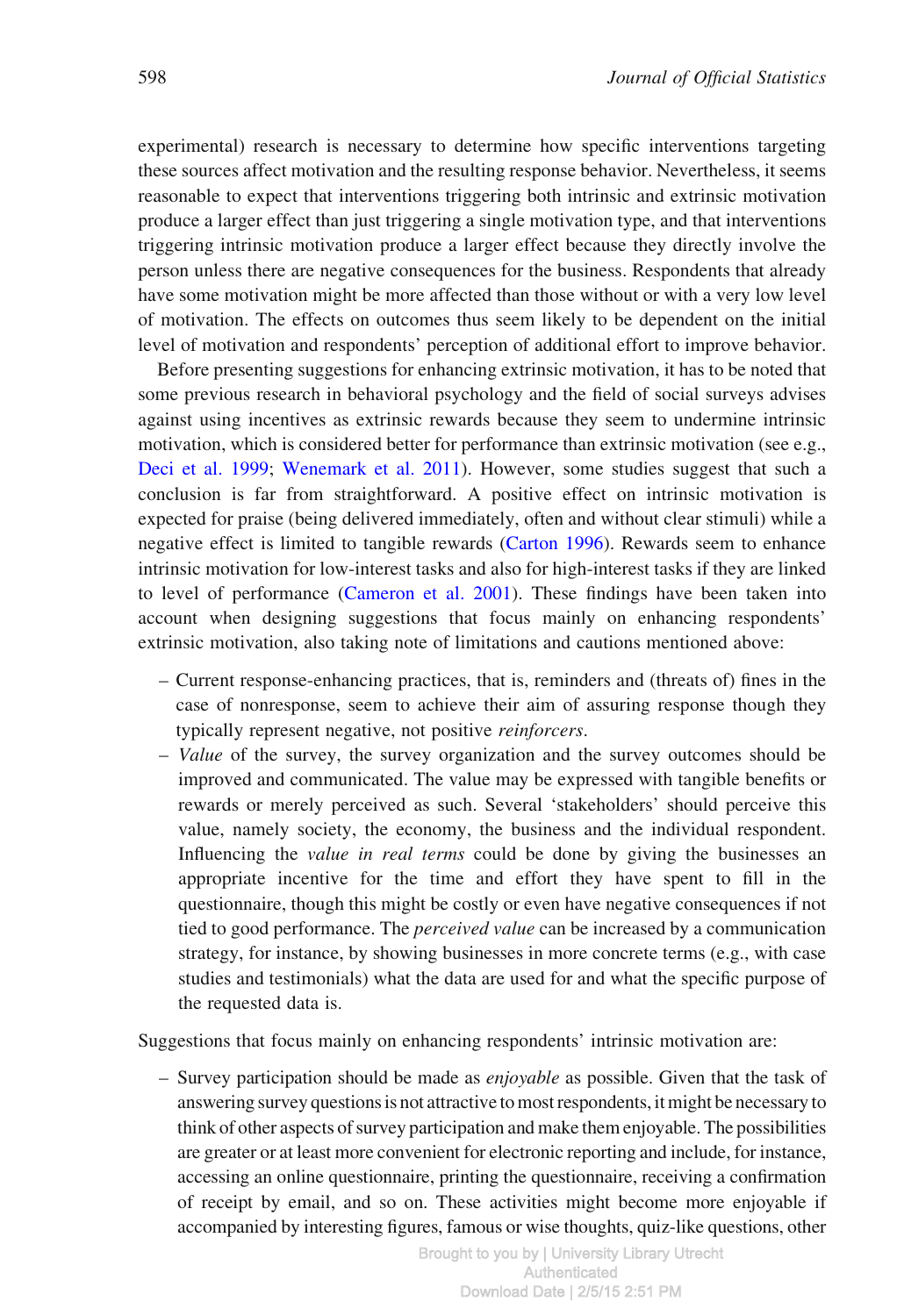challenges and so forth. A respectful and friendly tone should be present in all communication.

- Respondents' perceived competence (or perceived abilities) should be enhanced, as it seems that perceived competence influences response behavior and, vice versa, having positive experiences with questionnaires influences perceived competence towards future questionnaires. This can be improved by using an appropriate communication strategy that stresses the easiness and the simplicity of the response task. This should of course be accompanied by a questionnaire that is both as easy and simplified as possible as well as user-friendly to make a good first impression.
- $A$  good *relationship* with the business and the respondent should be built up to enhance relatedness. A good example of this is using dedicated staff (account managers) for businesses that are important for the aggregate statistics. However, such an approach is typically granted to only a handful of large businesses, so it is necessary to think of efficient ways of establishing and maintaining relationships with all businesses. Possible strategies are to target only new respondents, respondents involved in more surveys, respondents completing questionnaires for several businesses (e.g., in accounting firms), and so on. The relationship could be established through a live contact, with some tokens of appreciation, and so forth. It also seems important that nameless and faceless survey staff reveal their identity. Providing contact names is just the minimum; showing their picture and adding a few words about themselves could greatly deepen the feeling of relatedness. Given that a good relationship is typically based on reciprocity, giving different forms of feedback (from thank-you notes to statistical results) should also be useful in this regard, as explained below.
- Respondents should feel that they have some *autonomy* with regard to the business survey task. Two situations where more autonomy typically is or could be granted concern the deadline for reporting and the provision of estimates instead of precise figures, although some conditions could be set to avoid attributing less importance to deadlines and precise figures.

A different approach to enhancing motivation is to attempt to improve respondents' mood. As mood is a temporary state, it is important to focus on activities that immediately precede a questionnaire's completion. Given the impact of humor on people's mood, ideas for improving the mood could be sought, for instance, in humorous thoughts or instructive anecdotes of famous statisticians and so on. However, these ideas have to be applied with great delicacy to the business setting, which might exhibit certain expectations about professional behavior (Romero and Cruthirds 2006).

The business survey response task could also result in better outcomes if respondents were selected from those people that have *desirable dispositions*. As the disposition for precision and accuracy seems to be present in the accounting profession, we suggest treating them with special care, for example by targeting them through their professional organizations, events, publications, and so on. Better outcomes can also be expected if responding to a questionnaire is made as easy, simple and predictable as possible, which calls for the implicit processes in companies to be taken into account. This would include, for example, adapting the survey items as much as possible to the businesses'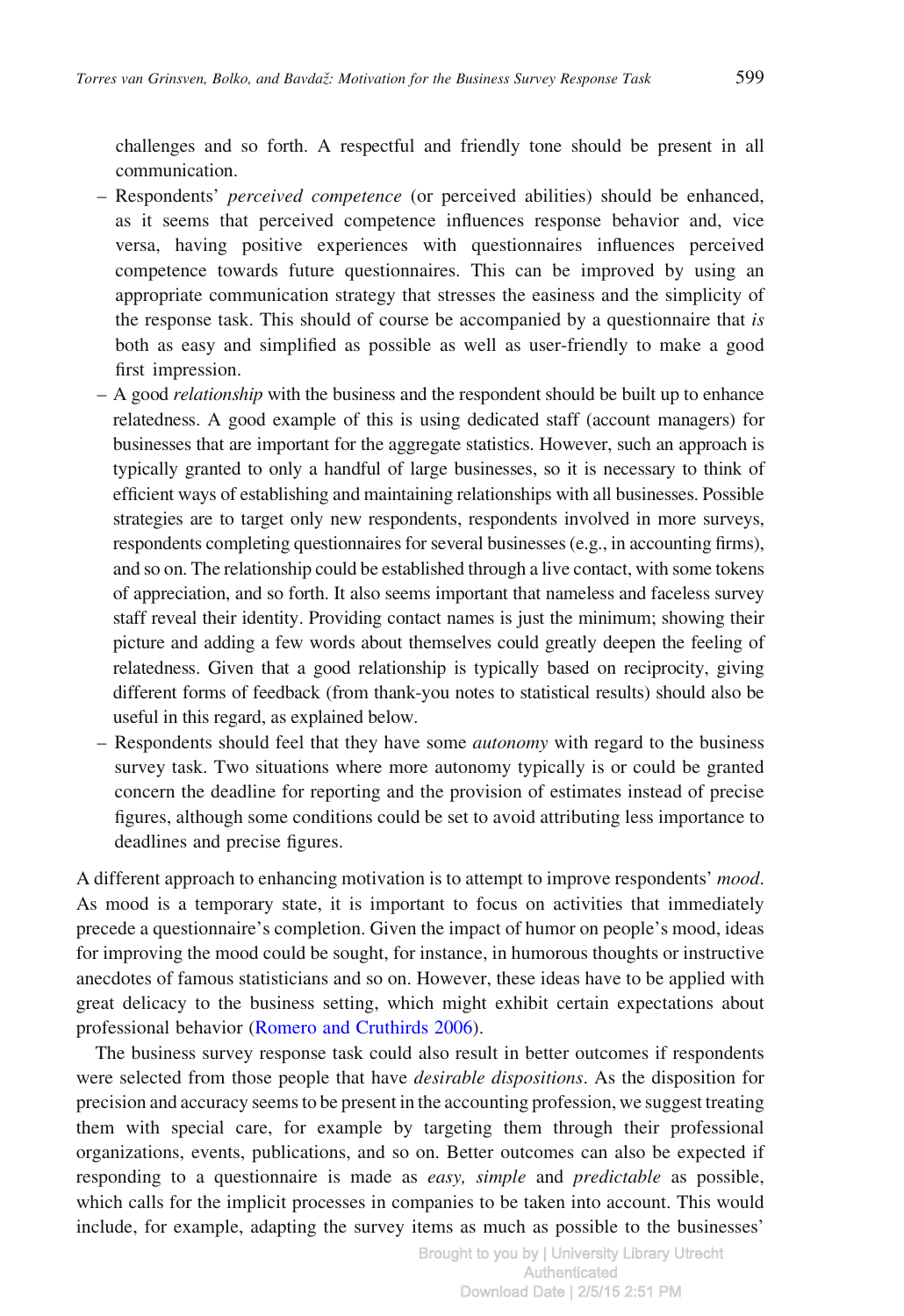administration; avoiding changes as much as possible, and if changes are made, communicating them early on and clearly to the business; using as much as possible a standardized format, for example in concordance with other data-requesting organizations such as the tax office, and so on.

It seems extremely important to reduce actual survey burden, defined as the time it takes to respond to the survey (Dale and Haraldsen 2007), because of its correlation with perceived response burden and data quality (see e.g., Berglund et al. 2013). The reductions of actual burden, however, may have a limit as some data have to be collected from businesses. The only way of improving survey outcomes thus seems to be through raising motivation. Whether raising motivation also affects perceived response burden or not might depend on the type of motivation invoked; intrinsic motivation and more internalized forms of extrinsic motivation presumably have more potential to further alleviate perceived response burden.

Some suggestions promise to affect intrinsic and extrinsic motivation, depending also on the exact form of implementation. This, for instance, holds for the provision of feedback that should be given to respondents because it can invoke motivation from several sources. For instance, a message confirming a questionnaire's receipt, thanking the respondent for a timely delivery and acknowledging their contribution to the timely release of official indicators should influence both intrinsic motivation (by enhancing a good relationship and perceived competence, thus making (the next) survey participation more pleasant) and extrinsic motivation (by influencing the perceived value of the task). Some kinds of feedback are already used on a regular or ad hoc basis, such as statistical results and thank-you notes. However, there is still a lot of potential for improving and diversifying even these two kinds of feedback. Immediate feedback should work better than delayed feedback. Statistical results can be customized and more tailored to the needs of a specific business, presented in a way to offer information (not only data) to the business or simply made more attractive, but survey organizations are not always aware of business data needs.

Acknowledging respondents' efforts can be supported with further-reaching marketing activities, such as rewarding the most deserved respondents once a year. Another strategy might be to send positive evaluations about good respondents to their superiors as well as requests for improvement of reporting, but a positive tone would have to be used to convey such messages so they can be clearly distinguished from reprimands and fines. Acknowledging organizational efforts, on the other hand, can be implemented with the cooperation of a reputable company that also excels in reporting and thus nourishes its social responsibility, or by publically naming companies that excel in reporting overall. These approaches, however, require NSIs to be able to determine the overall quality of reporting for every business (consisting of timeliness that is easy to measure and accuracy that is difficult to measure).

Many of these suggestions thus require good information about each business and each respondent. NSIs are typically in possession of such information, but not in a format that would allow further managing. It seems that without such support and a more customeroriented focus, NSIs might have to relinquish more sophisticated and/or tailored forms of improving motivation.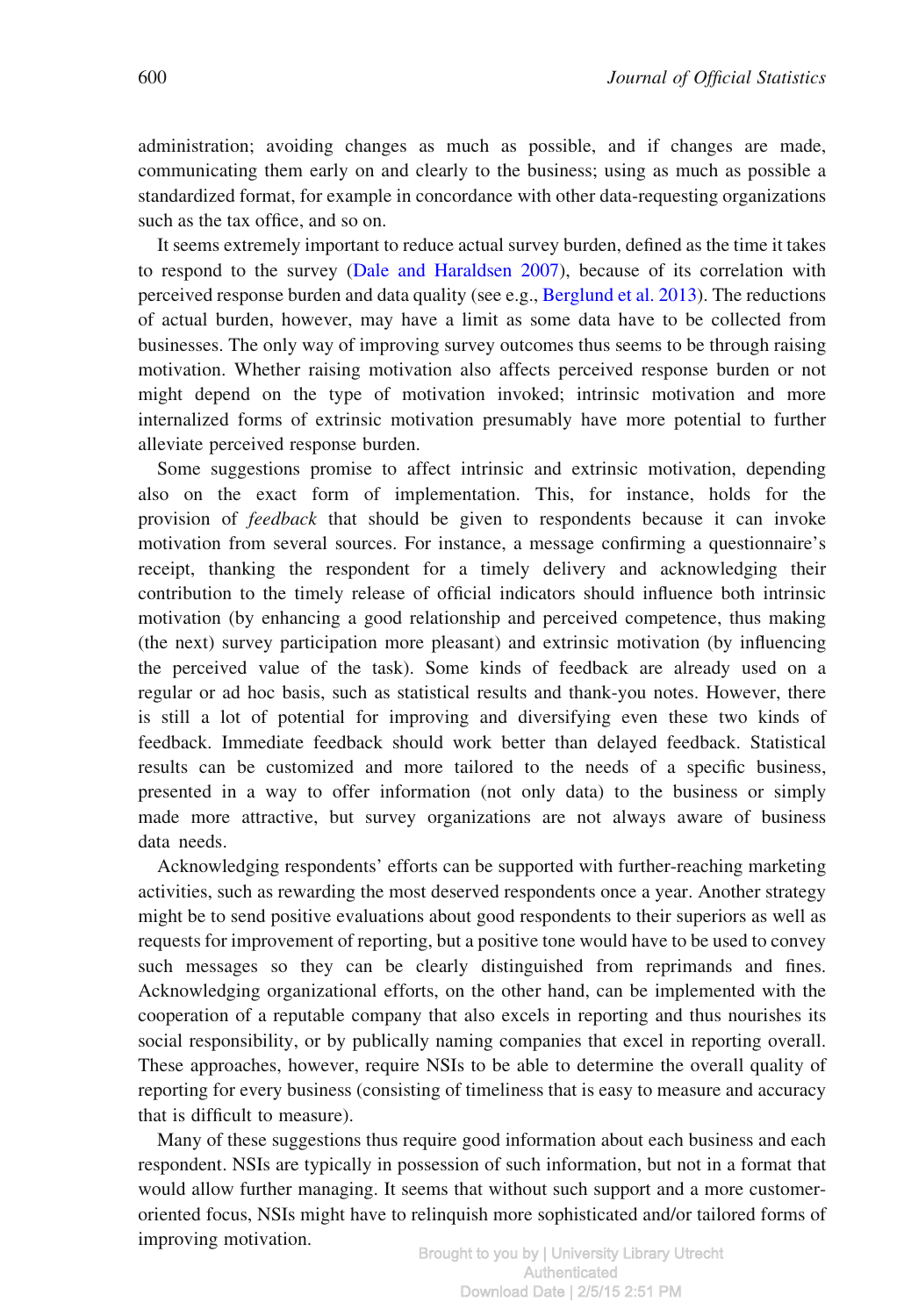#### 5. Further Research

Research presented in this article is in line with the call for more research on motivation in business survey response behavior (Rogelberg and Stanton 2007; Rose et al. 2007). Application of motivation theories to business surveys promises to inspire new approaches to motivate business survey respondents to better respond to, and perform, the survey task. As our empirical data are limited, additional and somewhat different approaches might be recommended, especially if they are more focused on voluntary surveys, nonrespondents and reluctant respondents or other people involved in the response process. Nevertheless, our results should help with the development of actions and strategies enhancing motivation in the meantime.

Business surveys often embrace methodological advances from household surveys. A different perspective seems to be necessary to explain motivation for business survey response tasks which are done during work time, often require expert knowledge and rarely rely on monetary incentives. The theoretical framework should be expanded beyond the SDT framework, which seems to be insufficient to cover all specifics of the business setting. It seems necessary to bring in more research conducted in the work environment to understand the functioning of people involved in the response process.

More research is also necessary to conclude whether or not motivation to participate in business surveys and provide an accurate and timely response can be treated as a single and integral concept, what the relationship between motivation and perceived response burden is and whether it is appropriate to focus on respondents' motivation while acknowledging organizational motives as an important source of the individual motivation. An important step should be to implement and experimentally test interventions as a means to evaluate the proposed suggestions. Research is necessary to evaluate the specific impact of each of the different sources of motivation that appear to be of importance in the business survey response task, and also to evaluate in which cases each of the sources or a combination of the sources is most effective.

#### 6. References

- Aarts, H. and A. Dijksterhuis. 2000. "Habits as Knowledge Structures: Automaticity in Goal-Directed Behaviour." Journal of Personality and Social Psychology 78: 53–63. DOI: [http://dx.doi.org/10.1037/0022-3514.78.1.53.](doi:http://dx.doi.org/10.1037/0022-3514.78.1.53)
- Adolfsson, C., G. Arvidson, P. Gidlund, A. Norberg, and L. Nordberg. 2010. "Development and Implementation of Selective Data Editing at Statistics Sweden." European Conference on Quality in Official Statistics, Helsinki, Finland. Available at: [http://q2010.stat.fi/media//presentations/Norberg\\_et\\_all\\_\\_Statistics\\_Sweden\\_slutversion.](http://q2010.stat.fi/media//presentations/norberg_et_all__statistics_sweden_slutversion.pdf) [pdf](http://q2010.stat.fi/media//presentations/norberg_et_all__statistics_sweden_slutversion.pdf) (accessed 5 May 2010).
- Anseel, F., F. Lievens, E. Schollaert, and B. Choragwicka. 2010. "Response Rates in Organizational Science, 1995–2008: A Meta-Analytic Review and Guidelines for Survey Researchers." Journal of Business Psychology 25: 335–349. DOI: [http://dx.doi.](http://dx.doi.org/10.1007/s10869-010-9157-6) [org/10.1007/s10869-010-9157-6.](http://dx.doi.org/10.1007/s10869-010-9157-6)
- Bargh, J.A., P.M. Gollwitzer, and G. Oettingen. 2010. "Motivation." In Handbook of Social Psychology, edited by S.T. Fiske, D.T. Gilbert, and G. Lindzey, 5th ed., 268–316. New York: Wiley.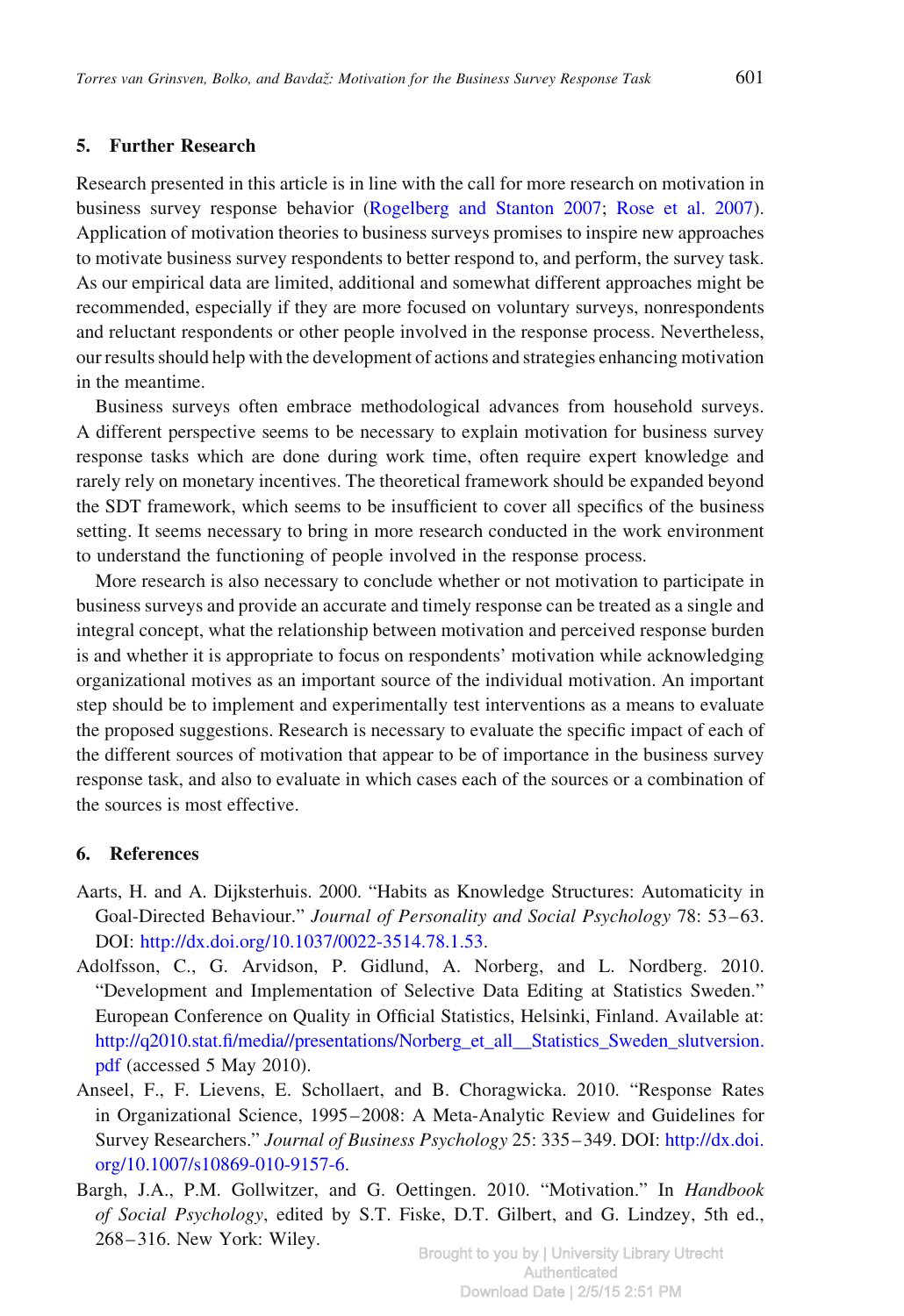- Baruch, Y. 1999. "Response Rate in Academic Studies –– A Comparative Analysis." Human Relations 52: 421–438. DOI: [http://dx.doi.org/10.1177/001872679905200401](doi:http://dx.doi.org/10.1177/001872679905200401).
- Baruch, Y. and B.C. Holtom. 2008. "Survey Response Rate Levels and Trends in Organizational Research." Human Relations 61: 1139–1160. DOI: [http://dx.doi.org/](http://dx.doi.org/ 10.1177/0018726708094863) [10.1177/0018726708094863](http://dx.doi.org/ 10.1177/0018726708094863).
- Bavdaž, M. 2010. "The Multidimensional Integral Business Survey Response Model." Survey Methodology 36: 81–93.
- Baydaž, M., ed. 2011. Final Report Integrating Findings on Business Perspectives Related to NSIs' Statistics. Deliverable 3.2 of the BLUE-ETS Project. Available at: [http://www.](http://www.blue-ets.istat.it/fileadmin/deliverables/deliverable3.2.pdf) [blue-ets.istat.it/fileadmin/deliverables/Deliverable3.2.pdf](http://www.blue-ets.istat.it/fileadmin/deliverables/deliverable3.2.pdf) (accessed October 2012).
- Berglund, F., G. Haraldsen, and Ø. Kleven. 2013. "Causes and Consequences of Actual and Perceived Response Burden Based on Norwegian Data." In Comparative Report on Integration of Case Study Results Related to Reduction of Response Burden and Motivation of Businesses for Accurate Reporting, edited by D. Giesen, M. Bavdaž, and I. Bolko. Deliverable 8.1 of the BLUE-ETS Project. Available at: [http://www.blue-ets.](http://www.blue-ets.istat.it/fileadmin/deliverables/deliverable8.1.pdf) [istat.it/fileadmin/deliverables/Deliverable8.1.pdf](http://www.blue-ets.istat.it/fileadmin/deliverables/deliverable8.1.pdf) (accessed February 2013).
- Bing, M.N., J.M. LeBreton, H.K. Davison, D.Z. Migetz, and L.R. James. 2007. "Integrating Implicit and Explicit Social Cognitions for Enhanced Personality Assessment: A General Framework for Choosing Measurement and Statistical Methods." Organizational Research Methods 10: 346–389. DOI: [http://dx.doi.org/](http://dx.doi.org/ 10.1177/1094428107301148) [10.1177/1094428107301148](http://dx.doi.org/ 10.1177/1094428107301148).
- Bless, H., G. Bohner, N. Schwarz, and F. Strack. 1990. "Mood and Persuasion: A Cognitive Response Analysis." Personality and Social Psychology Bulletin 16: 331–345. DOI: [http://dx.doi.org/10.1177/0146167290162013.](http://dx.doi.org/10.1177/0146167290162013)
- Braun, V. and V. Clarke. 2006. "Using Thematic Analysis in Psychology." Qualitative Research in Psychology 3: 77–101. DOI: [http://dx.doi.org/10.1191/](http://dx.doi.org/10.1191/1478088706qp063oa) [1478088706qp063oa](http://dx.doi.org/10.1191/1478088706qp063oa).
- Cameron, J., K.M. Banko, and W.D. Pierce. 2001. "Pervasive Negative Effects of Rewards on Intrinsic Motivation: The Myth Continues." The Behavior Analyst 24: 1–44.
- Carton, J.S. 1996. "The Differential Effects of Tangible Rewards and Praise on Intrinsic Motivation: A Comparison of Cognitive Evaluation Theory and Operant Theory." The Behavior Analyst 19: 237–255.
- Coffey, A. and P. Atkinson. 1996. Making Sense of Qualitative Data: Complementary Research Strategies. Thousand Oaks, CA: Sage.
- Coyne, I.T. 1997. "Sampling in Qualitative Research: Purposeful and Theoretical Sampling; Merging or Clear Boundaries?" Journal of Advanced Nursing 26: 623–630. DOI: [http://dx.doi.org/10.1046/j.1365-2648.1997.t01-25-00999.x.](http://dx.doi.org/10.1046/j.1365-2648.1997.t01-25-00999.x)
- Cutcliffe, J.R. 2000. "Methodological Issues in Grounded Theory." Journal of Advanced Nursing 31: 1476–1484. DOI: [http://dx.doi.org/10.1046/j.1365-2648.2000.01430.x.](http://dx.doi.org/10.1046/j.1365-2648.2000.01430.x)
- Cycyota, C.S. and D.A. Harrison. 2006. "What (Not) to Expect When Surveying Executives: A Meta-Analysis of Top Manager Response Rates and Technique over Time." Organizational Research Methods 9: 133–160. DOI: [http://dx.doi.org/10.1177/](http://dx.doi.org/10.1177/1094428105280770) [1094428105280770.](http://dx.doi.org/10.1177/1094428105280770)
- Dale, T. and G. Haraldsen eds. 2007. Handbook for Monitoring and Evaluating Business Survey Response Burdens, Eurostat. Available at: [http://epp.eurostat.ec.](http://epp.eurostat.ec.europa.eu/portal/page/portal/research_methodology/documents/handbook_for_monitoring.pdf)<br>Brought to you by | University Library Utrecht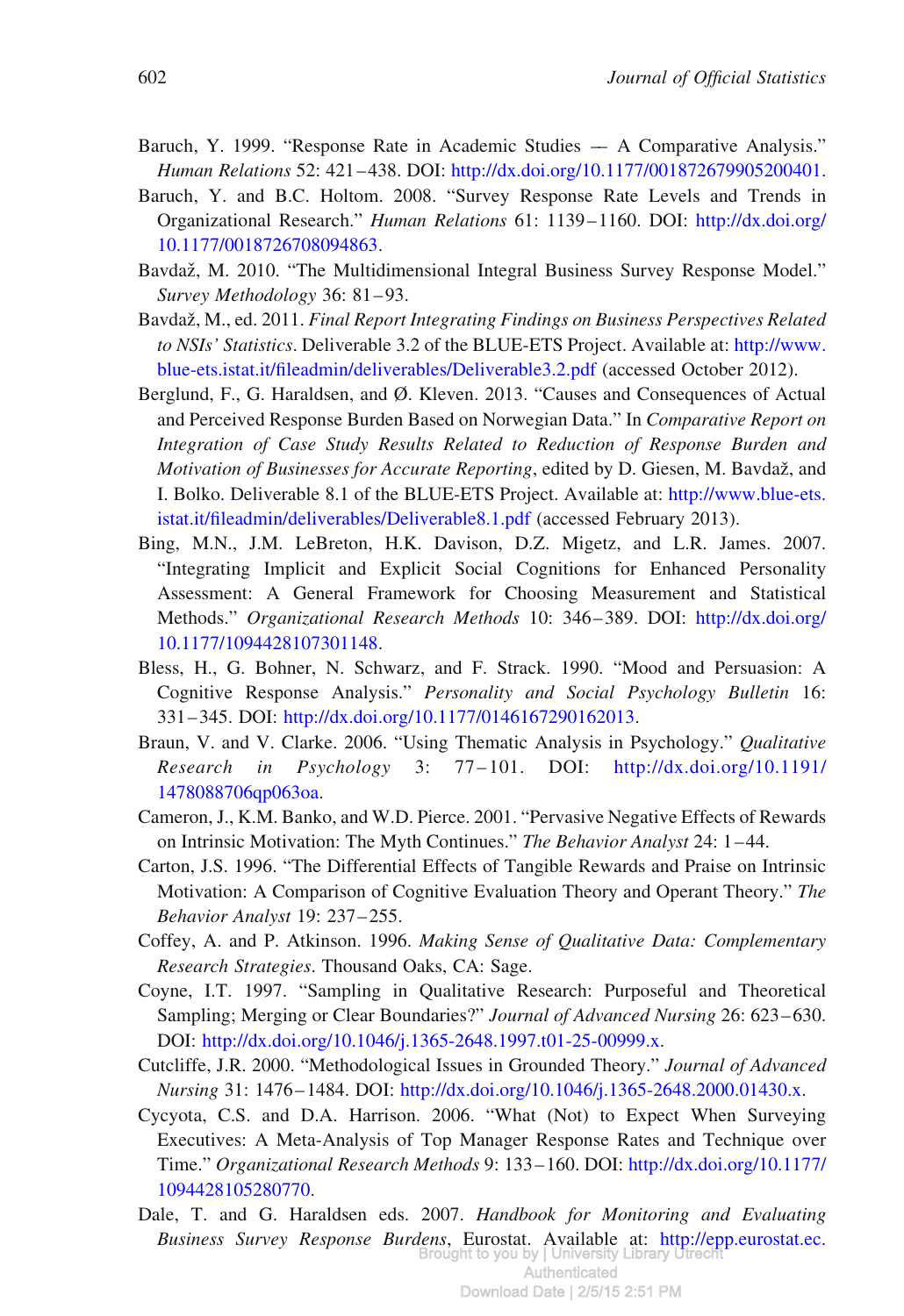[europa.eu/portal/page/portal/research\\_methodology/documents/HANDBOOK\\_FOR\\_](http://epp.eurostat.ec.europa.eu/portal/page/portal/research_methodology/documents/handbook_for_monitoring.pdf) [MONITORING.pdf](http://epp.eurostat.ec.europa.eu/portal/page/portal/research_methodology/documents/handbook_for_monitoring.pdf) (accessed May 2014).

- Davis, W.R. and N. Pihama. 2009. "Survey Response as Organizational Behavior: An Analysis of the Annual Enterprise Survey, 2003–2007." New Zealand Association of Economists Conference 2009, 1–16. New Zealand: New Zealand Association of Economists. Available at: [http://ro.uow.edu.au/cgi/viewcontent.cgi?article](http://ro.uow.edu.au/cgi/viewcontent.cgi?article=1832context=eispapers)=1832& [context](http://ro.uow.edu.au/cgi/viewcontent.cgi?article=1832context=eispapers)=[eispapers](http://ro.uow.edu.au/cgi/viewcontent.cgi?article=1832context=eispapers) (accessed May 2014).
- Deci, E.L., R. Koestner, and M.R. Ryan. 1999. "A Meta-Analytic Review of Experiments Examining the Effect of Extrinsic Rewards on Intrinsic Motivation." Psychological Bulletin 125: 627–668. DOI: [http://dx.doi.org/10.1037/0033-2909.125.6.627.](http://dx.doi.org/10.1037/0033-2909.125.6.627)
- Deci, E.L. and R.M. Ryan. 1980. "The Empirical Exploration of Intrinsic Motivational Processes." In Advances in Experimental Social Psychology, Vol. 13, edited by L. Berkowitz, 40–80. New York/London: Academic Press Inc.
- Deci, E.L. and R.M. Ryan. 1985. Intrinsic Motivation and Self-Determination in Human Behavior. New York: Plenum.
- De Leeuw, E. and W. De Heer. 2002. "Trends in Household Survey Nonresponse: A Longitudinal and International Comparison." In Survey Nonresponse, edited by R.M. Groves, D.A. Dillman, J.L. Eltinge, and R.J.A. Little, 41–54. New York: Wiley.
- Dey, I. 1993. Qualitative Data Analysis: A User-Friendly Guide for Social Scientists. London: Routledge Kegan Paul.
- Fazio, R.H. and M.A. Olson. 2003. "Implicit Measures in Social Cognition: Their Meaning and Use." Annual Review of Psychology 54: 297–327. DOI: [http://dx.doi.org/](http://dx.doi.org/10.1146/annurev.psych.54.101601.145225) [10.1146/annurev.psych.54.101601.145225](http://dx.doi.org/10.1146/annurev.psych.54.101601.145225).
- Fredrickson, B.L. 2001. "The Role of Positive Emotions in Positive Psychology. The Broaden-and-Build Theory of Positive Emotions." American Psychologist 56: 218–226. DOI: [http://dx.doi.org/10.1037/0003-066X.56.3.218.](http://dx.doi.org/10.1037/0003-066x.56.3.218)
- Gagné, M. and E.L. Deci. 2005. "Self-Determination Theory and Work Motivation." Journal of Organizational Behavior 26: 331–362.
- Gerber, E.R. 1999. "The View from Anthropology: Ethnography and the Cognitive Interview." In Cognition and Survey Research, edited by M.G. Sirken, D.J. Herrmann, S. Schlechter, N. Schwarz, J.M. Tanur, and R. Tourangeau, 214–237. New York: Wiley-Interscience.
- Giesen, D. 2012 "Exploring Causes and Effects of Perceived Response Burden." In Proceedings of the Fourth International Conference on Establishment Surveys (ICES IV), Montreal, Canada, 11–14 June 2012. Available at: [http://www.amstat.org/](http://www.amstat.org/meetings/ices/2012/papers/302171.pdf) [meetings/ices/2012/papers/302171.pdf](http://www.amstat.org/meetings/ices/2012/papers/302171.pdf) (accessed May 2014).
- Giesen, D. and J. Burger. 2013 "Measuring and Understanding Response Quality in the Structural Business Survey Questionnaires." Paper prepared for the European Establishment Statistics Workshop, Nuremberg, Germany, 9–11 September 2013. Available at: [http://enbes.wikispaces.com/file/view/Giesen%20Burger%202013.pdf/](http://enbes.wikispaces.com/file/view/giesen%20burger%202013.pdf/456104004/giesen%20burger%202013.pdf) [456104004/Giesen%20Burger%202013.pdf](http://enbes.wikispaces.com/file/view/giesen%20burger%202013.pdf/456104004/giesen%20burger%202013.pdf) (accessed May 2014).
- Groves, R.M., R.B. Cialdini, and M.P. Couper. 1992. "Understanding The Decision to Participate in a Survey." The Public Opinion Quarterly 56: 475–495. DOI: [http://dx.](http://dx.doi.org/ 10.1086/269338) [doi.org/ 10.1086/269338](http://dx.doi.org/ 10.1086/269338).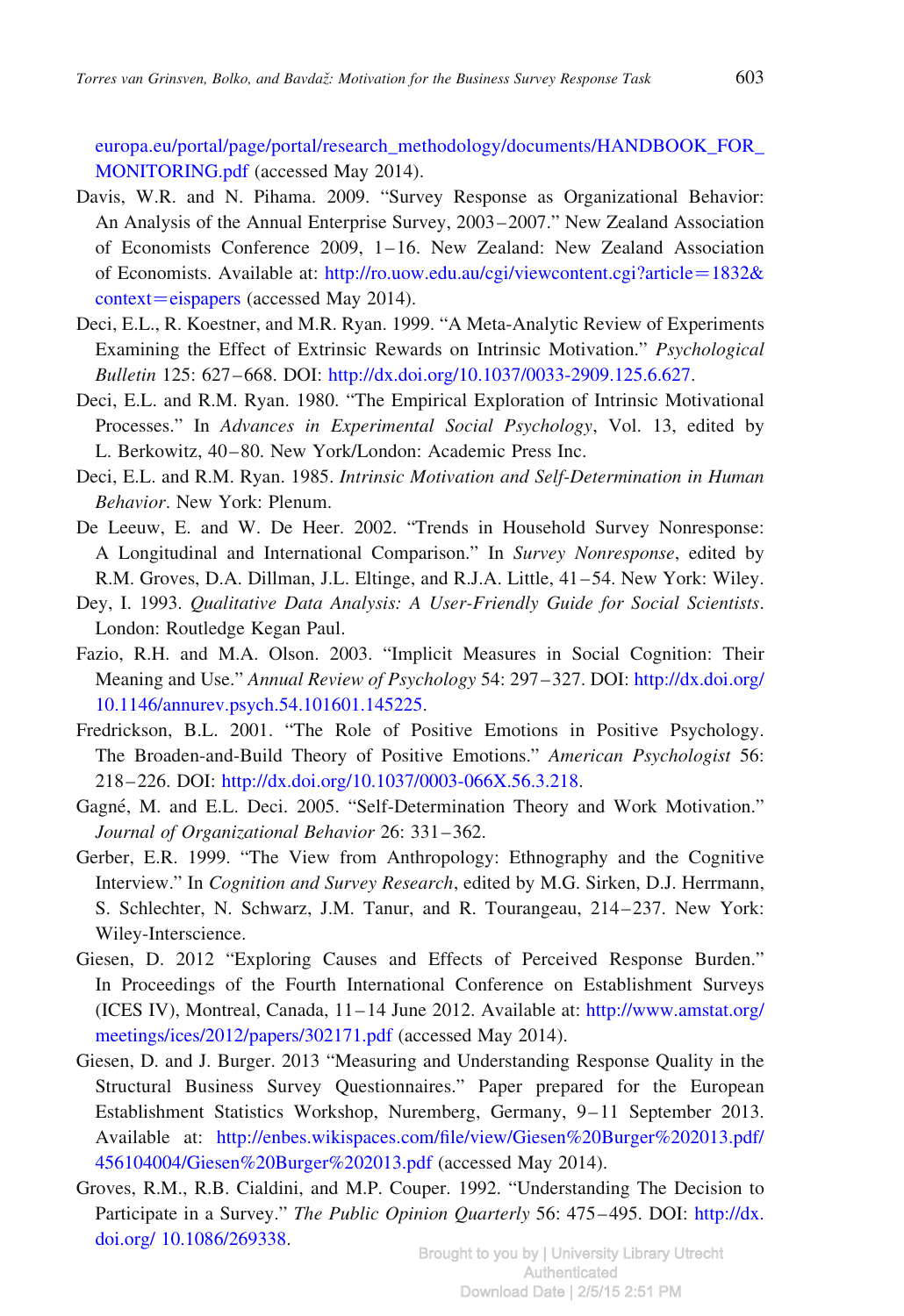- Haines, E.L. and K. Sumner. 2006. "Implicit Measurement of Attitudes, Stereotypes, and Self-Concepts in Organizations: Teaching Old Dogmas New Tricks." Organizational Research Methods 9: 536–553. DOI: <http://dx.doi.org/10.1177/1094428106286540>.
- Haraldsen, G., J. Jones, D. Giesen, and L.C. Zhang. 2013. "Understanding and Coping with Response Burden." In *Designing and Conducting Business Surveys*, edited by G. Snijkers, G. Haraldsen, J. Jones, and D. Willimack, 219–252. Hoboken: John Wiley & Sons.
- Hedlin, D., T. Dale, G. Haraldsen, and J. Jones, eds. 2005 Developing Methods for Assessing Perceived Response Burden. A Joint Report of Statistics Sweden, Statistics Norway and the UK Office for National Statistics. Available at: [epp.eurostat.ec.](epp.eurostat.ec.europa.eu/pls/portal/url/item/1ca1e9ac26242d43e0440003ba9322f9) [europa.eu/pls/portal/url/ITEM/1CA1E9AC26242D43E0440003BA9322F9](epp.eurostat.ec.europa.eu/pls/portal/url/item/1ca1e9ac26242d43e0440003ba9322f9) (Accessed October 2006).
- Hedlin, D., H. Lindkvist, H. Bäckström, and J. Erikson. 2008. "An Experiment on Perceived Survey Response Burden Among Businesses." Journal of Official Statistics 24: 301–318.
- Janik, F., and S. Kohaut. 2009 "Why Don't They Answer? Unit Non-Response in the IAB Establishment Panel." FDZ Methodenreport, Nr. 7/2009, Bundesagentur für Arbeit. Available at: [http//doku.iab.de/fdz/reporte/2009/MR\\_07-09.pdf](http//doku.iab.de/fdz/reporte/2009/mr_07-09.pdf) (accessed February 2011).
- Jobber, D., J. Saunders, and V.W. Mitchel. 2004. "Prepaid Monetary Incentive Effects on Mail Survey Response." Journal of Business Research 57: 347–350. DOI: [http://dx.doi.org/10.1016/S0148-2963\(02\)00280-1.](doi:http://dx.doi.org/10.1016/s0148-2963(02)00280-1)
- Johnson, R.E. and L. Steinman. 2009. "The Use of Implicit Measures for Organizational Research: An Empirical Example." Canadian Journal of Behavioural Science 41: 202–212. DOI: <http://dx.doi.org/10.1037/a0015164>.
- Kehr, H.M. 2004. "Integrating Implicit Motives, Explicit Motives and Perceived Abilities: The Compensatory Model of Work Motivation and Volition." Academy of Management Review 29: 479–499. DOI: <http://dx.doi.org/10.5465/AMR.2004.13670963>.
- Kennedy, J., and P. Phipps. 1995 "Respondent Motivation, Response Burden, and Data Quality in the Survey of Employer-provided training." Annual Meeting of the American Association for Public Opinion Research, May 1995, Ft. Lauderdale, FL. Available at: <http://www.bls.gov/osmr/pdf/st950250.pdf> (accessed May 2014).
- Kruglanski, A.W. 1975. "The Endogenous-Exogenous Partition in Attribution Theory." Psychological Review 82: 387–406. DOI: [http://dx.doi.org/10.1037/0033-](http://dx.doi.org/10.1037/0033-295x.82.6.387) [295X.82.6.387](http://dx.doi.org/10.1037/0033-295x.82.6.387).
- McClelland, D.C., J.W. Atkinson, R. Clark, and E.L. Lowell. 1953. The Achievement Motive. New York: Free Press.
- McClelland, D.C. 1985. "How Motives, Skills and Values Determine What People Do." American Psychologist 40: 812–825. DOI: [http://dx.doi.org/10.1037/0003-](http://dx.doi.org/10.1037/0003-066x.40.7.812) [066X.40.7.812](http://dx.doi.org/10.1037/0003-066x.40.7.812).
- McClelland, D.C., R. Koestner, and J. Weinberger. 1989. "How Do Self-Attributed and Implicit Motives Differ?" Psychological Review 96: 690–702. DOI: [http://dx.doi.org/](http://dx.doi.org/10.1037/0033-295x.96.4.690) [10.1037/0033-295X.96.4.690](http://dx.doi.org/10.1037/0033-295x.96.4.690).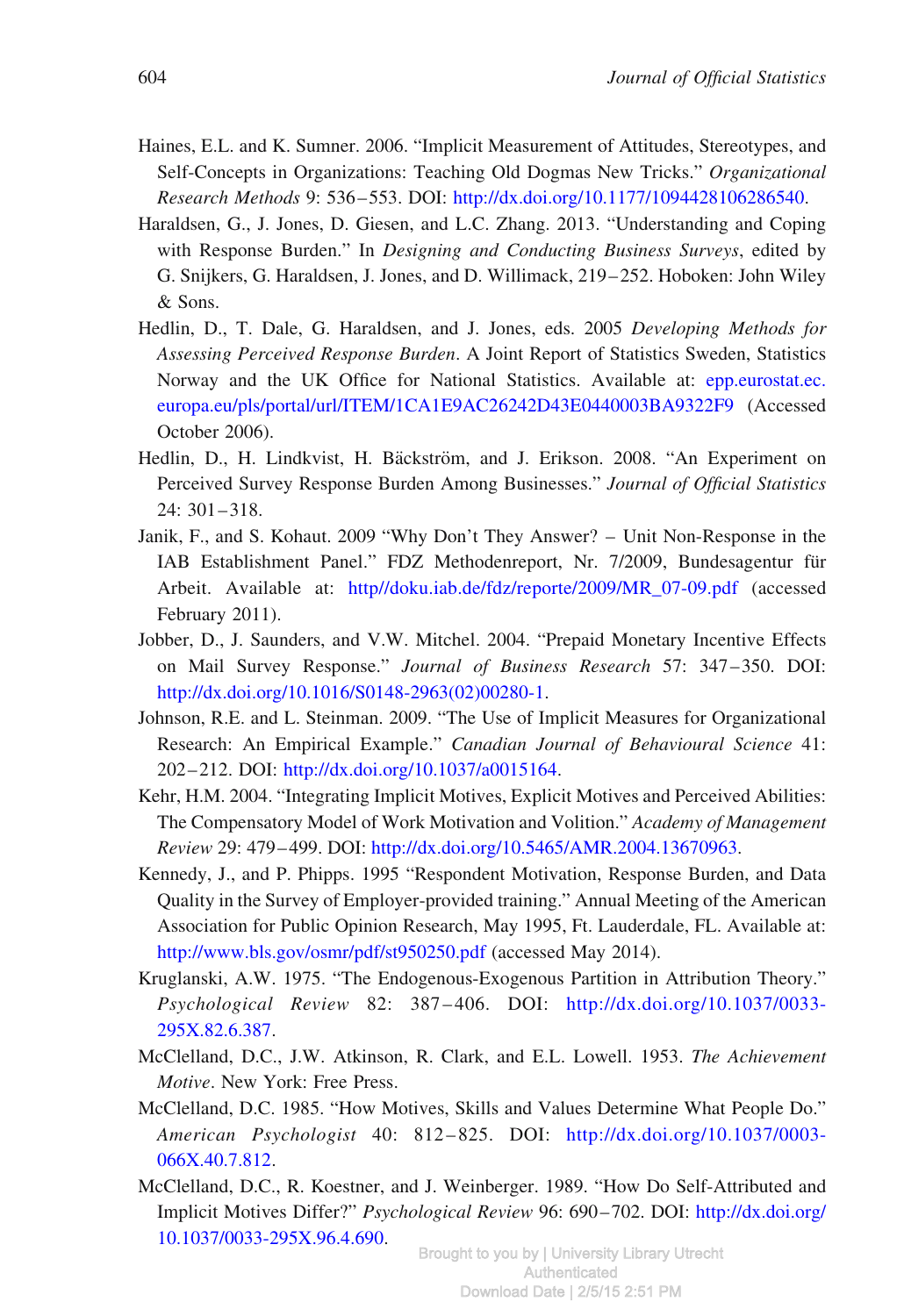- MacQueen, K.M., E. McLellan, K. Kay, and B. Milstein. 1998. "Codebook Development for Team-Based Qualitative Analysis." Cultural Anthropology Methods Journal 10: 31–36.
- Ouellette, J.A. and W. Wood. 1998. "Habit and Intention in Everyday Life: The Multiple Processes by Which Past Behavior Predicts Future Behavior." Psychological Bulletin 124: 54–74. DOI: <http://dx.doi.org/10.1037/0033-2909.124.1.54>.
- Pittman, T.S., A.K. Boggiano, and D.N. Ruble. 1983. "Intrinsic and Extrinsic Motivational Orientations: Limiting Conditions on the Undermining and Enhancing Effects of Reward on Intrinsic Motivation." In Teacher and student perceptions: implications for learning, edited by J.M. Levine, 319-340. Hillsdale: Lawrence Erlbaum Associates.
- Porter, S.R. 2004. "Raising Response Rates: What Works?" In New Directions for Institutional Research, 2004: 5–21. Wiley Periodicals, Inc. DOI: [http://dx.doi.org/](http://dx.doi.org/10.1002/ir.97) [10.1002/ir.97.](http://dx.doi.org/10.1002/ir.97)
- Rivière, P. 2002. "What Makes Business Statistics Special?" International Statistical Review 70: 145–159. DOI: <http://dx.doi.org/10.1111/j.1751-5823.2002.tb00353.x>.
- Rogelberg, S.G. and J.M. Stanton. 2007. "Introduction: Understanding and Dealing With Organizational Survey Nonresponse." Organizational Research Methods 10: 195–209. DOI: <http://dx.doi.org/10.1177/1094428106294693>.
- Romero, E.J. and K.W. Cruthirds. 2006. "The Use of Humor in the Workplace." Academy of Management Perspectives 20: 58–69. DOI: [http://dx.doi.org/10.5465/AMP. 2006.](http://dx.doi.org/10.5465/AMP.2006.20591005) [20591005.](http://dx.doi.org/10.5465/AMP.2006.20591005)
- Rose, D.S., S.D. Sidle, and K.H. Griffith. 2007. "A Penny for Your Thoughts: Monetary Incentives Improve Response Rates for Company-Sponsored Employee Surveys." Organizational Research Methods 10: 225–240. DOI: [http://dx.doi.org/](http://dx.doi.org/ 10.1177/1094428106294687) [10.1177/1094428106294687.](http://dx.doi.org/ 10.1177/1094428106294687)
- Ryan, R.M. and E.L. Deci. 2000. "Intrinsic and Extrinsic Motivations: Classic Definitions and New Directions." Contemporary Educational Psychology 25: 54–67. DOI: [http://](http://dx.doi.org/10.1006/ceps.1999.1020) [dx.doi.org/10.1006/ceps.1999.1020](http://dx.doi.org/10.1006/ceps.1999.1020).
- Ryan, G.W. and H.R. Bernard. 2003. "Techniques to Identify Themes." Field Methods 15: 85–109. DOI: [http://dx.doi.org/10.1177/1525822X02239569.](http://dx.doi.org/10.1177/1525822x02239569)
- Sandelowski, M., D. Holditch-Davis, and B.G. Harris. 1992. "Using Qualitative and Quantitative Methods: the Transition to Parenthood of Infertile Couples." In Qualitative Methods in Family Research, edited by J.F. Gilgum, K. Daly, and G. Handel, 301–322. London: Sage.
- Seens, D. 2010. Analysis of Regulatory Compliance Costs: Part II. Paperwork Time Burden, Costs of Paperwork Compliance, and Paperwork Simplification. Statistics Canada: Ottawa. Available at: [http://www.reducingpaperburden.gc.ca/eic/site/](http://www.reducingpaperburden.gc.ca/eic/site/pbri-iafp.nsf/vwapj/december-decembre2010_eng.pdf/$file/december-decembre2010_eng.pdf) [pbri-iafp.nsf/vwapj/December-Decembre2010\\_eng.pdf/\\$file/December-Decembre](http://www.reducingpaperburden.gc.ca/eic/site/pbri-iafp.nsf/vwapj/december-decembre2010_eng.pdf/$file/december-decembre2010_eng.pdf) [2010\\_eng.pdf](http://www.reducingpaperburden.gc.ca/eic/site/pbri-iafp.nsf/vwapj/december-decembre2010_eng.pdf/$file/december-decembre2010_eng.pdf) (accessed September 2013).
- Seiler, C. 2010. "Dynamic Modelling of Nonresponse in Business Surveys." In Technical Report Number 093, Department of Statistics, University of Munich. Available at: <http://www.stat.uni-muenchen.de> (accessed February 2011).
- Seo, M.G., L.B. Feldman, and J.M. Bartunek. 2004. "The Role of Affective Experience in Work Motivation." Academy of Management Review 29: 423–439. DOI: [http://dx.doi.](http://dx.doi.org/10.5465/amr.2004.13670972) [org/10.5465/AMR.2004.13670972.](http://dx.doi.org/10.5465/amr.2004.13670972)